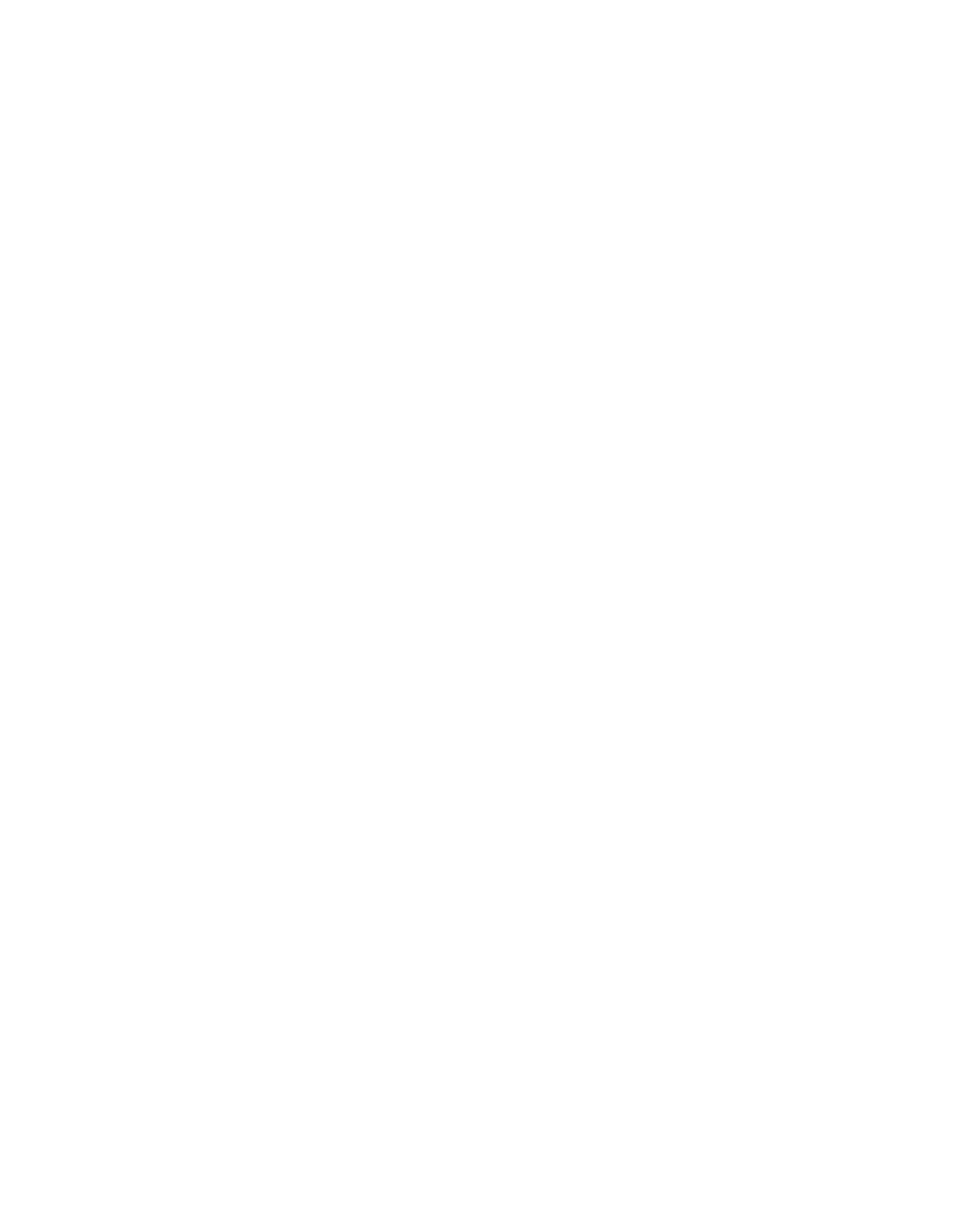

# **TABLE OF CONTENTS**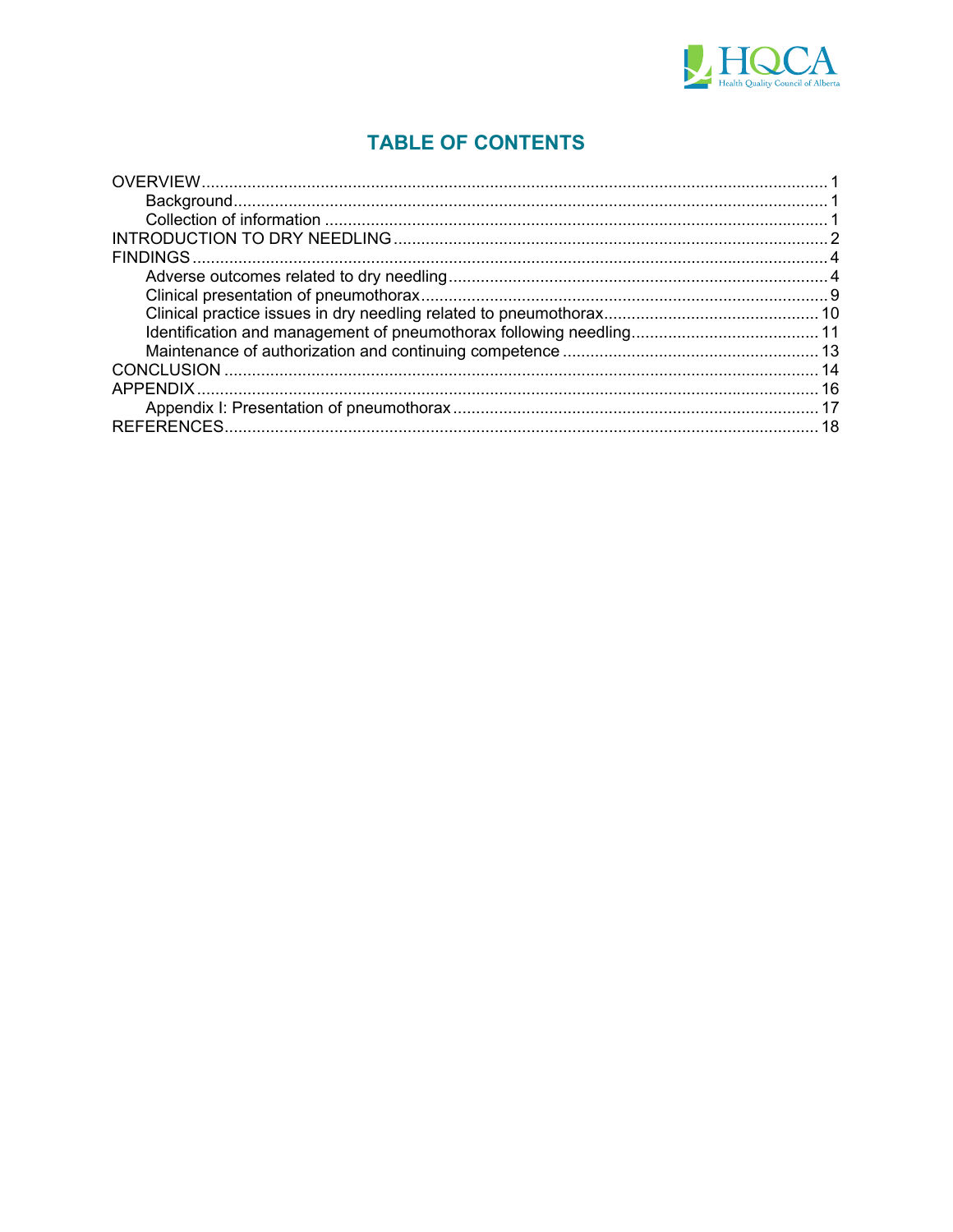

## **OVERVIEW**

Dry needling is a broad term that refers to a treatment technique that uses solid filament needles to puncture the skin for therapeutic purposes. It includes a range of approaches, such as acupuncture, trigger point dry needling, intramuscular stimulation, or similar treatments used by numerous healthcare professionals. Approaches differ in their rationale, needling techniques, and training requirements. In Alberta, physicians, dentists, surgeons, physiotherapists, occupational therapists, chiropractors, nurses, naturopaths as well as acupuncturists are authorized to practise dry needling.

## **Background**

This report is a summary of a review conducted by the Health Quality Council of Alberta (HQCA) in response to a request by the College of Physical Therapists of Alberta (College) to complete an independent review of adverse outcomes, specifically pneumothorax, resulting from dry needling practices by physiotherapists in Alberta, in order to improve the quality and safety of this practice. While this review was conducted for the College, the HQCA (with permission from the College) is sharing the findings more broadly to inform quality and safety in dry needling practices for all practitioners.

This review identifies clinical practice issues in dry needling related to pneumothorax, which is the most common serious adverse outcome following dry needling. Pneumothorax, a potentially life threatening complication, is an abnormal collection of air in the space between the lung and the chest wall. Pneumothorax can occur during dry needling if a needle enters the lung tissue. Because dry needling is an invasive procedure that penetrates the skin, it is critical that the practitioner has thorough knowledge of surface anatomy, the underlying structures of the thorax including anatomical anomalies, as well as knowledge about the management of adverse events such as pneumothorax.

The term dry needling will be used in this report to refer to treatment using solid filament needles, regardless of the approach or philosophy of care.

## **Collection of information**

Information related to quality and patient safety issues in dry needling was gathered from:

- Databases were searched for published and grey literature related to dry needling.
- Documents related to the safe practice of dry needling including acupuncture, trigger point dry needling or intramuscular stimulation were obtained from websites of key national and international organizations.
- Documents were obtained through recommendations from interviewees or experts in the field. The 2013 textbook, Trigger Point Dry Needling – An Evidenced and Clinical-Based Approach, edited by experts in trigger point dry needling, was also reviewed.<sup>1</sup>
- Expertise was sought provincially, nationally, and internationally. Semi-structured interviews were conducted with individuals who have expertise in dry needling practice, dry needling education, medical assessment and management of pneumothorax, or health care professional practice regulation. Authors who have published articles related to safety and dry needling were contacted. Physicians who treated patients with pneumothorax following dry needling were also interviewed.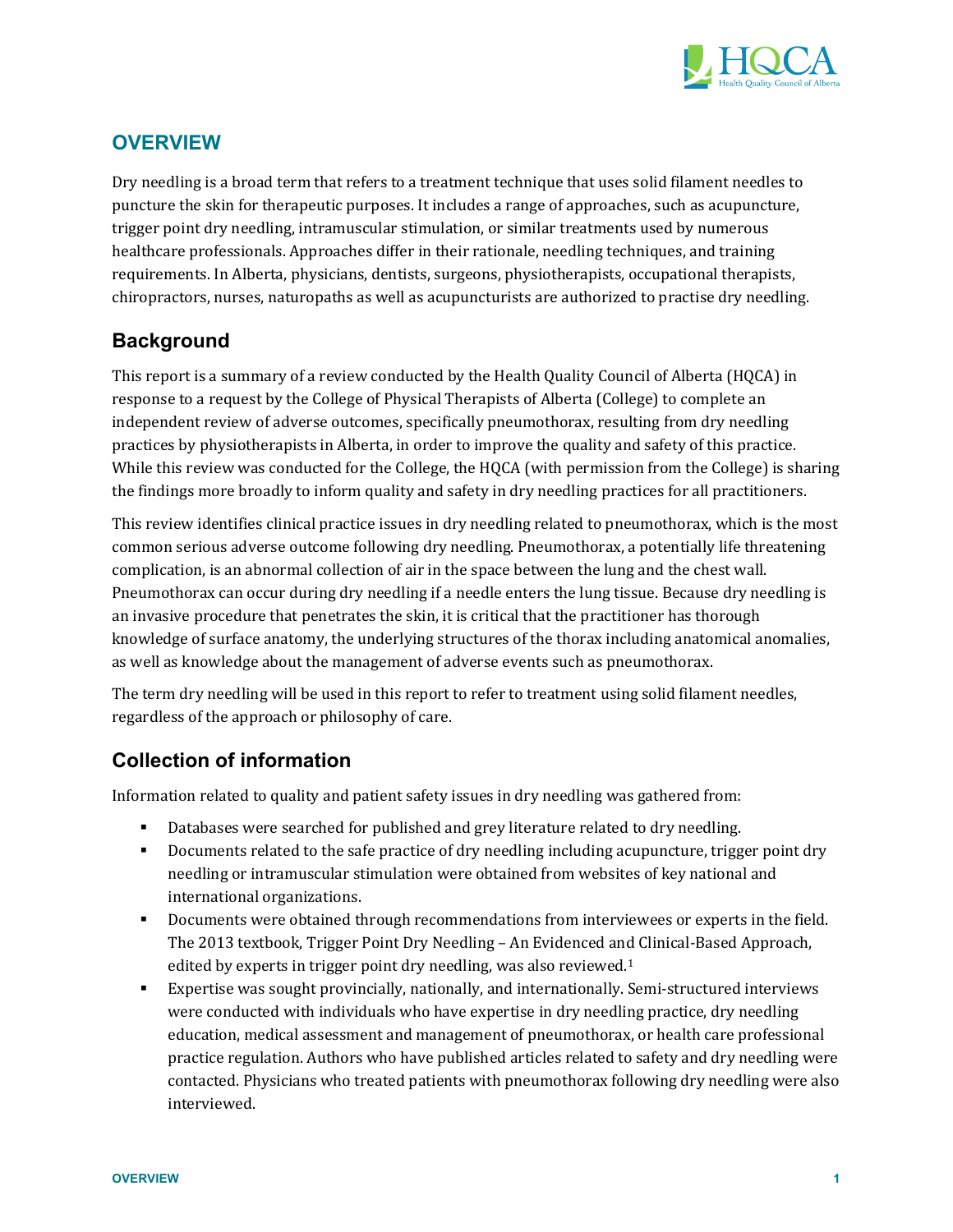

## **INTRODUCTION TO DRY NEEDLING**

Dry needling (DN) includes a range of approaches that differ in their rationale for treatment, needling techniques, and training requirements. However, there is no standardization in terminology used to describe these approaches causing confusion for both practitioners and the public. For example, dry needling can be used either to describe the practice of a healthcare professional using traditional Chinese acupuncture or to describe a healthcare professional using a trigger point approach, which is unrelated to traditional Chinese medicine (TCM). Table 1 outlines some of the common dry needling approaches and terms.

| Dry needling approach                                                                        | <b>Definition/focus and source</b>                                                                                                                                                                                                                                            |  |  |  |
|----------------------------------------------------------------------------------------------|-------------------------------------------------------------------------------------------------------------------------------------------------------------------------------------------------------------------------------------------------------------------------------|--|--|--|
| <b>Trigger point dry needling</b>                                                            | Myofascial trigger point model <sup>1</sup>                                                                                                                                                                                                                                   |  |  |  |
| <b>Intramuscular manual therapy</b>                                                          | American term referring to myofascial trigger point model <sup>2</sup>                                                                                                                                                                                                        |  |  |  |
| <b>Gunn intramuscular stimulation</b><br>(IMS)                                               | Radiculopathy model (University of British Columbia)                                                                                                                                                                                                                          |  |  |  |
| <b>Superficial dry needling</b>                                                              | A categorization of a needling technique that refers to the target depth of the<br>needle. <sup>1</sup> Defined as the insertion of needles into the subcutaneous tissues<br>immediately overlying a trigger point. <sup>3</sup>                                              |  |  |  |
| Deep dry needling                                                                            | A categorization of needling that refers to insertion of needles into the muscle and<br>into the trigger point to elicit a local twitch response. <sup>4</sup> Gunn IMS is an example of<br>deep needling technique.                                                          |  |  |  |
| <b>Contemporary medical</b><br>acupuncture                                                   | Neurofunctional model (McMaster University)                                                                                                                                                                                                                                   |  |  |  |
| <b>Traditional acupuncture</b>                                                               | Acupuncture is an ancient form of Chinese medicine involving the insertion of solid<br>filiform needles into the skin at specific points on the body to achieve a therapeutic<br>effect. <sup>5</sup>                                                                         |  |  |  |
| 0R                                                                                           | <b>AND</b>                                                                                                                                                                                                                                                                    |  |  |  |
| <b>Classical acupuncture</b><br>(term used by Acupuncture<br>Foundation of Canada Institute) | "Acupuncture is a system of diagnosis and treatment. The diagnosis is based on a<br>comprehensive Chinese theory of energy balance. The treatment involves insertion<br>of small solid needles into precise anatomical sites in the body to produce<br>therapeutic effects".6 |  |  |  |
| Anatomical acupuncture                                                                       | The approach taken today by western-trained physicians in China and many parts<br>of the western world where one combines knowledge of acupuncture with<br>western-learned anatomy, physiology, and pathophysiology. <sup>5</sup>                                             |  |  |  |
| Western medical acupuncture<br>0R                                                            | Therapeutic modality involving the insertion of fine needles; it is an adaptation of<br>Chinese acupuncture using current knowledge of anatomy, physiology, and<br>pathology and the principles of evidence-based medicine.7<br><b>AND</b>                                    |  |  |  |
| <b>Medical acupuncture</b>                                                                   | A medical discipline having a central core of knowledge embracing the integration<br>of acupuncture from various traditions into contemporary biomedical practice. <sup>8</sup>                                                                                               |  |  |  |

#### **Table 1:** Common dry needling approaches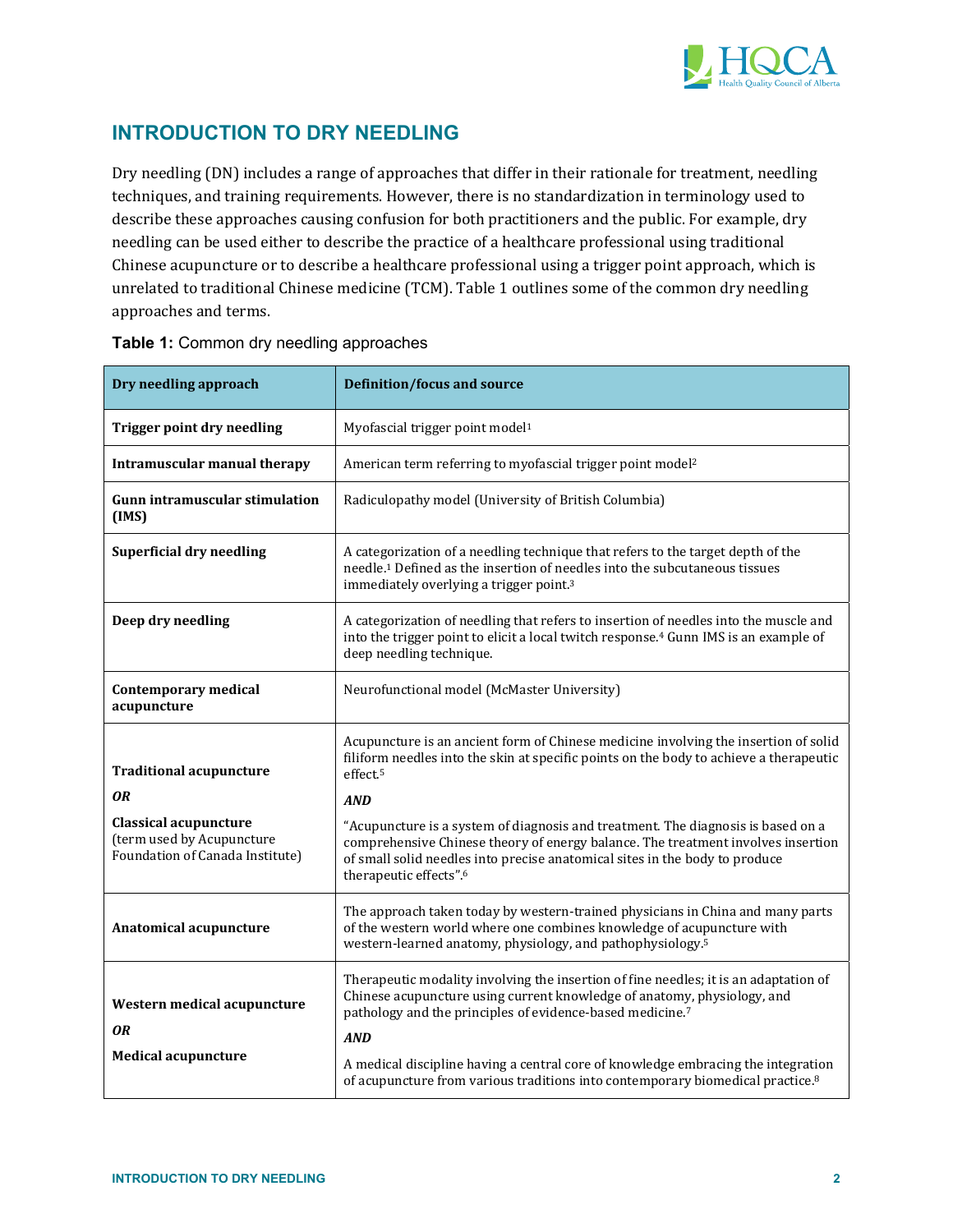

In Alberta, regulations related to dry needling are provided under two separate pieces of legislation. Identified regulated health professions practice dry needling under the Health Professions Act (HPA) through authorization from their respective college.<sup>9</sup> The Health Professions Act (HPA) allows for overlapping scopes of practice among health professions and therefore, dry needling is not the purview of any one discipline. Health professions authorized to practice dry needling include physicians, dentists, surgeons, physiotherapists, occupational therapists, chiropractors, nurses and naturopaths. Each professional college determines the requisite requirements for their members to be permitted to practice using dry needling techniques and the technique must only be used within the discipline's scope of practice.

Acupuncturists are currently regulated under the Alberta Health Disciplines Act<sup>10</sup>. Acupuncturist and registered acupuncturist are protected titles referring to individuals who have studied traditional Chinese medicine or traditional Chinese acupuncture, have successfully completed a national written and practical examination, and are registered with the provincial acupuncture college or licensing body. In Alberta, this licence to practice is granted by the College and Association of Acupuncturists of Alberta. It is possible for practitioners in Alberta to have dual registration as it relates to dry needling, that is, to hold registration with their health professions' college, as well as registration as an acupuncturist with the College and Association of Acupuncturists of Alberta.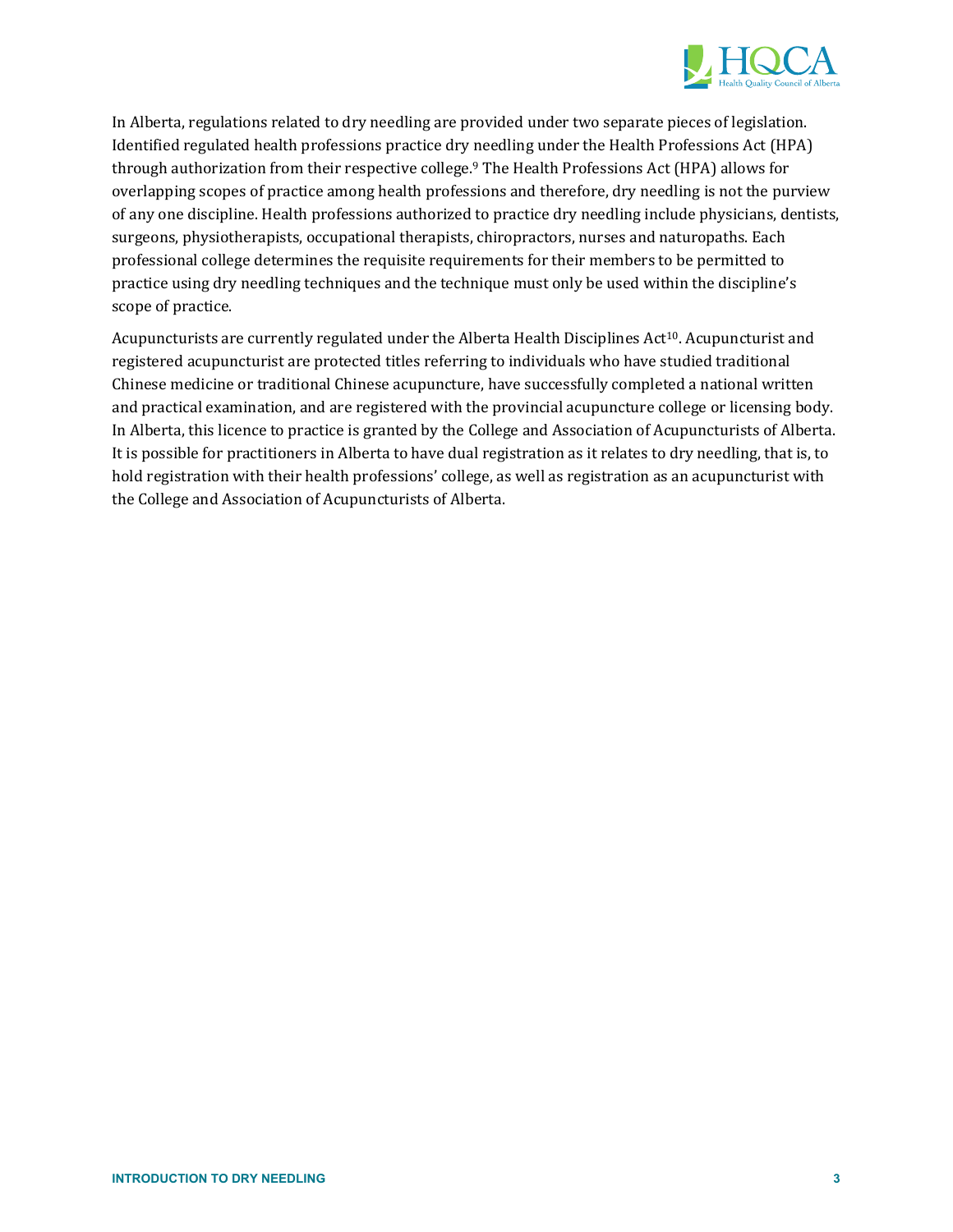

## **FINDINGS**

### **Adverse outcomes related to dry needling**

There is much evidence in the literature that identifies acupuncture as a safe treatment when practised by a properly trained practitioner.<sup>11,12,13,14,15</sup> However, authors agree that acupuncture does carry risks for serious adverse outcomes. The World Health Organization's (WHO) Guidelines on Basic Training and Safety in Acupuncture published in 1999 noted, "there are, in addition, other risks which may not be foreseen or prevented but for which the acupuncturist must be prepared".<sup>16</sup>

While the literature contains little information on the safety of specific needling techniques, such as trigger point needling or deep dry needling, it is reasonable to expect that the likelihood of adverse outcomes would be similar for any dry needling approach. Brady challenged this assumption by noting that "TrP-DN [trigger point dry needling] differs from acupuncture in the points treated and the method and depth of needle stimulation meaning that results from acupuncture AE [adverse events] studies cannot be extrapolated and applied to  $TrP-DN"$ .<sup>17</sup>

Since 2001, several European studies have been published demonstrating the nature and incidence of adverse outcomes in acupuncture. The Survey of Adverse Events Following Acupuncture Study (SAFA) by White et al was the first large, prospective study on safety in acupuncture.<sup>18</sup> Physicians and physiotherapists in the United Kingdom who provided acupuncture were recruited to report adverse events over a 21-month period (1998 – 2000). A comparable study, the York Acupuncture Safety Study, by MacPherson et al, was also undertaken in 2001 with acupuncturists in the United Kingdom.<sup>19</sup> Two similar studies were conducted in Germany, one by Melchart et al in  $2004^{20}$  and another, larger study by Witt et al in 2009.<sup>21</sup> In 2013, Brady et al completed a prospective study in Ireland on safety specifically related to trigger point dry needling. $17$ 

These studies are summarized below in Table 2.

| Author                            | <b>Location of study</b> | <b>Practitioners participating</b> | <b>Source of treatment results</b> |  |
|-----------------------------------|--------------------------|------------------------------------|------------------------------------|--|
| White et al $2001^{18}$           | <b>Britain</b>           | Physicians, physiotherapists       | Practitioner                       |  |
| <b>MacPherson et al</b><br>200119 | <b>Britain</b>           | Acupuncturists                     | Practitioner                       |  |
| Melchart et al 200420             | Germany                  | Physicians                         | Practitioner                       |  |
| Witt et al 2009 <sup>21</sup>     | Germany                  | Physicians                         | Patient                            |  |
| Brady et al 2013 <sup>17</sup>    | Ireland                  | Physiotherapists                   | Practitioner                       |  |

**Table 2:** European studies of adverse outcomes in acupuncture and dry needling, 2001-2013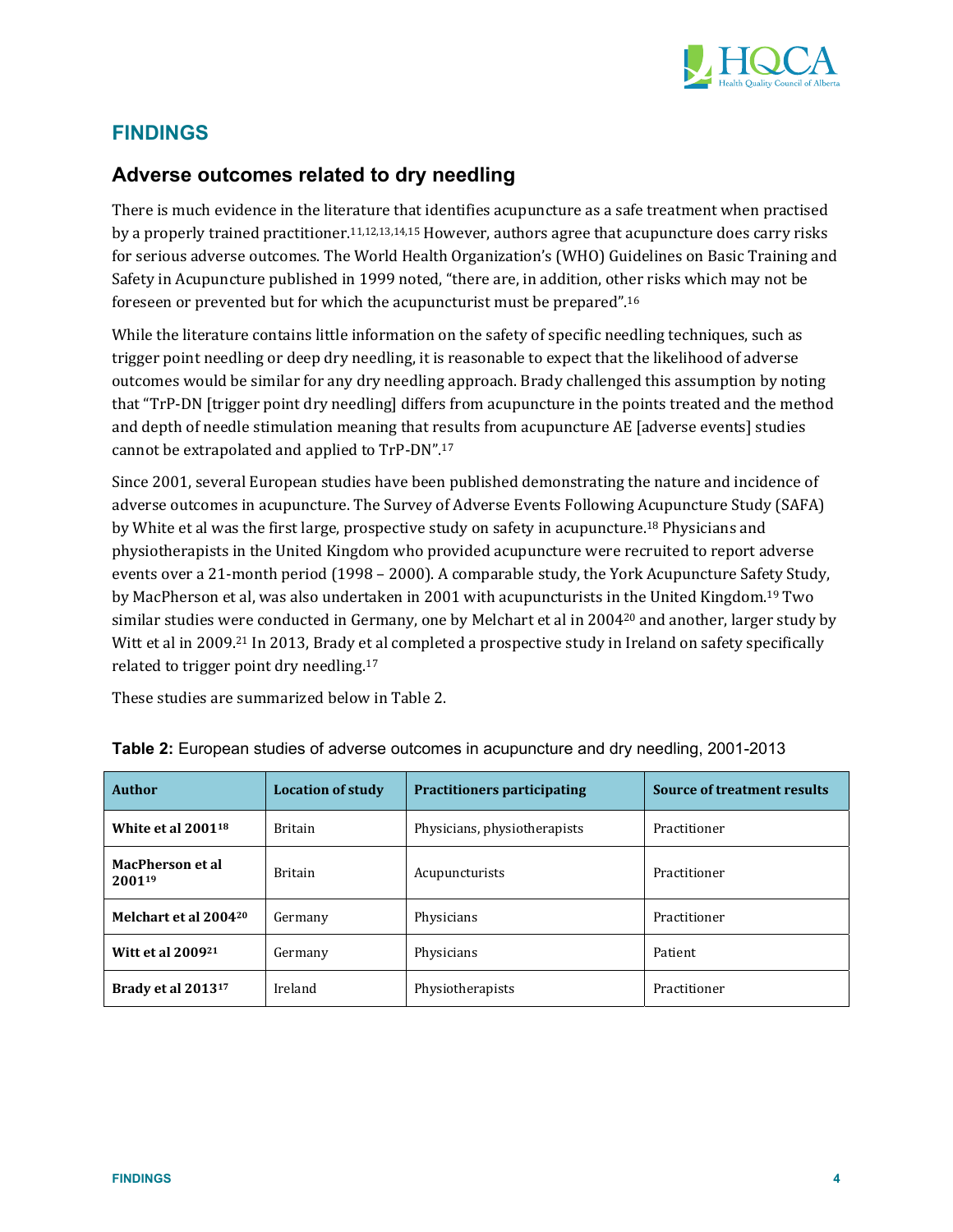

Serious adverse outcomes following acupuncture have been well documented in the literature; however, many have been reported as single case studies.<sup>22,23,24,25,26,27,28</sup> While these verify that adverse events do occur, they do not identify sufficient range or incidence of events to provide the body of evidence needed to alert practitioners to change their practice. Similarly, the National Health Service (NHS) in the United Kingdom generates Signal reports from its National Reporting and Learning System to notify the organization of risks identified in review of reported incidents.<sup>i</sup> In September 2011, a report was issued, *Risk of Harm from Acupuncture Treatment Including Pneumothorax*, identifying 34 incidents of severe or moderate harm from acupuncture.<sup>29</sup> In the reporting period from November 2003 to March 2011, five incidents of pneumothorax were reported to the NHS.<sup>29</sup> While these incidents warrant reporting, the NHS reporting system fails to capture the context for these events that would allow identification and implementation of viable system-level recommendations or actions to mitigate these risks. The National Reporting and Learning System attempts to categorize the range of adverse outcomes (i.e., moderate or severe), however there is no denominator indicating the total number of treatments, and thus metrics, such as the rate of adverse outcomes, cannot be determined. Definitions for the categorization of moderate and severe were not provided in the 2011 report however, in the *National Framework for Reporting and Learning from Serious Incidents*, published in 2010, severe harm is defined as a patient safety incident that appears to have resulted in permanent harm to one or more persons receiving NHSfunded care.<sup>30</sup>

Prospective safety studies in the United Kingdom in 2001 were among the first to capture severity and incidence data related to acupuncture. The SAFA study in the United Kingdom defined an adverse event as "any ill-effect, no matter how small, that is unintended and nontherapeutic".<sup>18</sup> The scope of this definition allowed events to be captured that might have been expected in the course of treatment, but have no therapeutic effect; for example, a small bruise that develops after an injection. This is a broader definition of adverse events than is recognized in much of the safety literature, where an adverse event relates to unanticipated harm to a patient.<sup>31</sup> Harm refers to "an impairment of structure or function of the body and/or any deleterious effect arising there from".<sup>32</sup> In using this broader definition, the SAFA study captured a wide range of reported events from mild – where responses may have been transient and in other safety literature would not be captured as adverse - to events that required medical intervention and even hospitalization.<sup>18</sup>

While the five European studies identified in Table 2 were specifically designed to capture the incidence of adverse events, each has design limitations and variable reporting formats that limit comparison of results. Witt et al analyzed patient-reported adverse events, while the remaining four authors used practitioner-reported events.<sup>21</sup> The SAFA study by White et al asked practitioners to report patientrelated minor adverse events in eight predefined categories and other significant events on a separate

 

Patient safety incidents are defined as any unintended or unexpected incident which could have, or did, lead to harm for one or more patients receiving NHS-funded healthcare Source: National Framework for Reporting and Learning from Serious Incidents Requiring Investigation. 2010. Glossary pg. 34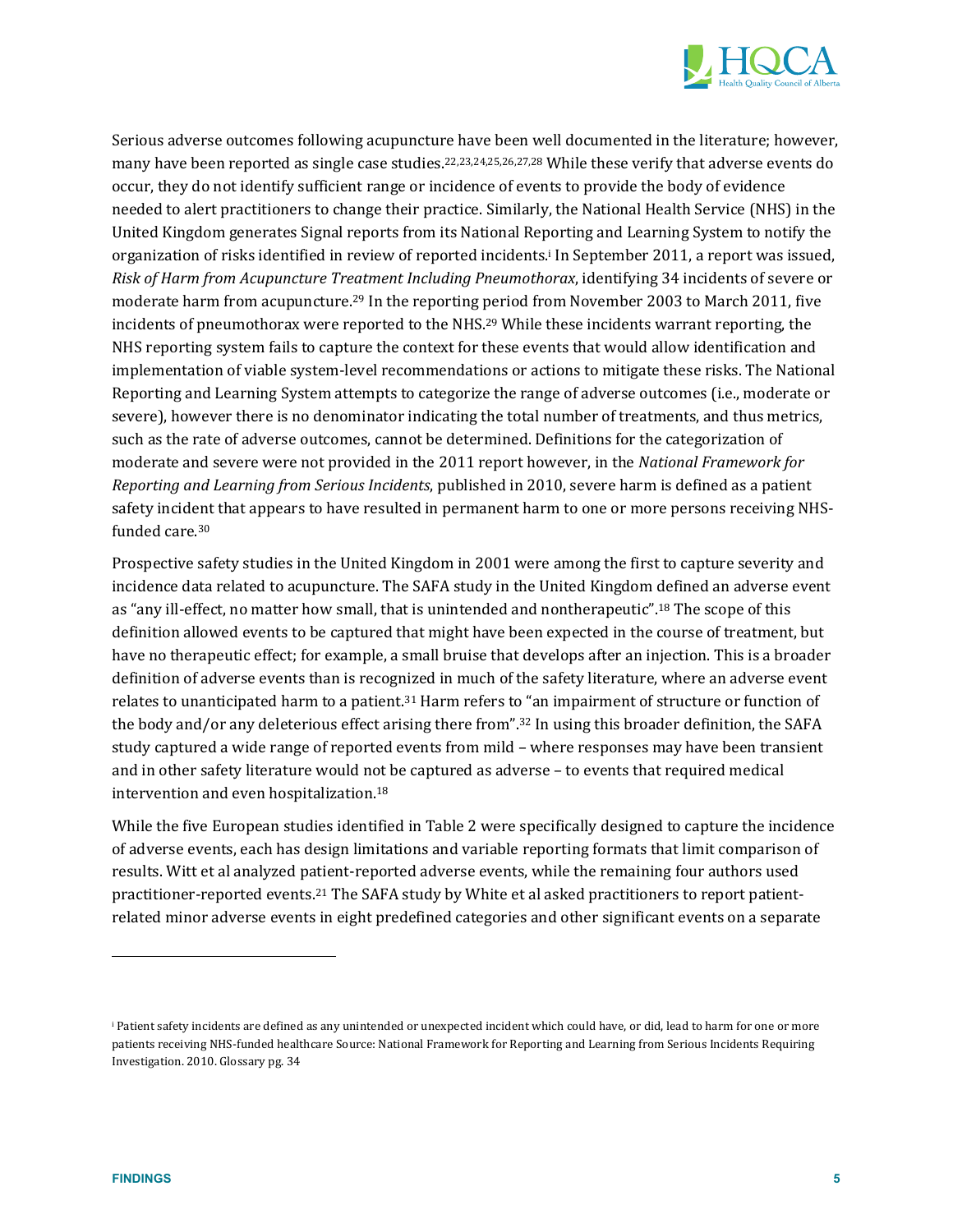

form.<sup>18</sup> Melchart also used predetermined categories, but they were not the same as those used in the SAFA study.<sup>20</sup> MacPherson used standardized self-report forms but it is unclear whether participants reported based on predetermined categories.<sup>19</sup> Brady modified the form used in the SAFA study and revised the reporting categories, making them inconsistent with other studies. While the common goal of these studies was to focus on safety, the methodology is variable and therefore any comparison of results must be viewed with caution.<sup>17</sup>

With regard to research methodology, the studies did not attempt to verify the reliability or validity of the research tool. Most had a pilot test of usability only. Melchart noted that "the real incidence of minor adverse effects is difficult to assess because of difficulties in establishing a simple discriminative definition".<sup>20</sup> McDowell et al also identified the lack of standardization of terms in reporting negative outcomes in the literature and the limitations this places comparing the research studies.<sup>33</sup> This lack of clarity in definition and the judgment inherent in self-reported responses is a limitation of these studies.

### Types of adverse outcomes

Peuker and Grönemeyer compiled the adverse effects resulting from acupuncture identified in the literature and grouped them into five broad categories.<sup>34</sup> These categories focused on delayed or missed diagnosis, worsening of condition treated, vasovagal reactions  $(e.g.,$  fainting), infection, and trauma to tissue or organs. The article identifies traumatic injuries of tissue and organs to include cardiac tamponade and pneumothorax, injuries to the abdominal viscera, injuries to the central nervous system (spinal cord, spinal nerve roots, or peripheral nerves), and injuries related to blood vessels. The authors noted, this list does not reflect the severity or impact to the patient.<sup>34</sup> While other literature identifies many of the adverse outcomes, no other literature was found to verify or validate this typology.

#### Severity of adverse outcomes

White et al categorized risks associated with acupuncture as mild, significant, or serious using the following definitions: $18,35$ 

- **Mild:** Short duration, reversible, does not inconvenience the patient.
- **Significant:** Requires medical intervention or interferes with the patient's activities.
- **Serious:** Requires hospital admission with potential persistent or significant disability or death.

Table 3 identifies the adverse outcomes reported in each of the five prospective studies from Table 2 and the severity using the categorization defined by White et al. Two of the five studies reported serious adverse outcomes and both reported pneumothorax as one of these adverse outcomes.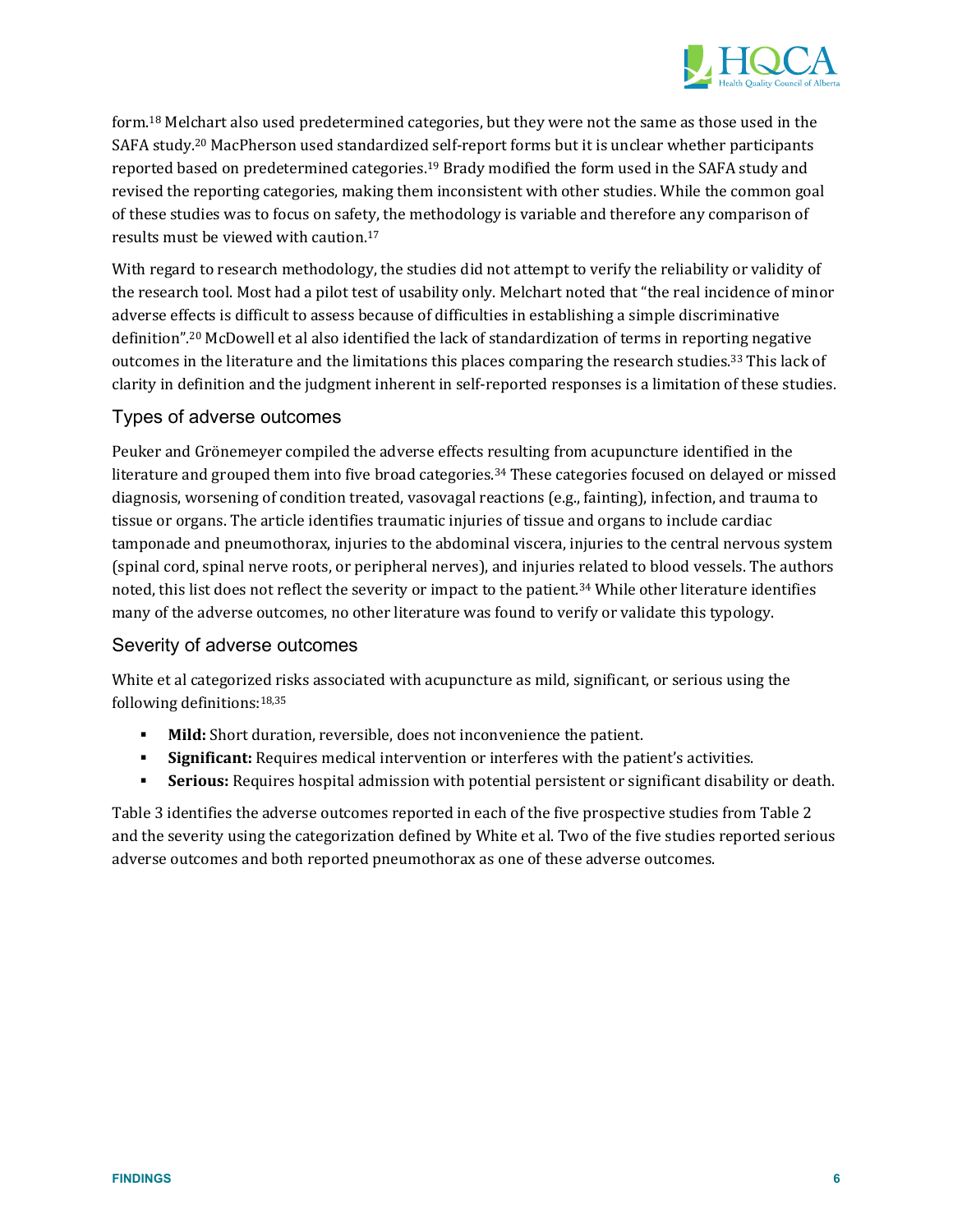

| <b>Prospective study</b><br># of treatments |                                                         | Significant<br><b>Minor Adverse</b><br><b>Adverse</b><br><b>Outcome</b><br><b>Outcome</b> |                                                                                | <b>Serious Adverse</b><br><b>Outcome</b> |  |
|---------------------------------------------|---------------------------------------------------------|-------------------------------------------------------------------------------------------|--------------------------------------------------------------------------------|------------------------------------------|--|
| White et al $2001^{18}$                     | 43<br>31,822 (treatments)<br>2135                       |                                                                                           | $\theta$                                                                       |                                          |  |
| <b>MacPherson et al</b><br>200119           | 34,407<br>(treatments)                                  | 10,920                                                                                    | 43                                                                             | $\boldsymbol{0}$                         |  |
| Melchart et al 200420                       | 760,000 treatments<br>$(97, 733$ patients)              | 6,936<br>(Not categorized)                                                                |                                                                                | 6<br>Includes 2 cases of<br>pneumothorax |  |
| <b>Witt et all 200921</b>                   | 2.2 million treatments<br>$(229, 230 \text{ patients})$ | 19,726 patients                                                                           | *4,963 patients<br>(Not categorized but included two cases of<br>pneumothorax) |                                          |  |
| Brady et al 201317                          | 7,629 (treatments)                                      |                                                                                           | $\theta$                                                                       | $\theta$                                 |  |
| Total                                       | 3,033,858<br>treatments                                 |                                                                                           |                                                                                | 4 cases of pneumothorax                  |  |

#### Table 3: Severity of adverse outcomes reported in five European studies

\*Author cited 4963 patients experienced adverse effects requiring treatment – page 92

#### Incidence of adverse outcomes

The nature of acupuncture or dry needling has made it difficult to capture the frequency of adverse outcomes. There are no standard definitions among practitioners to identify an adverse outcome and there is no single reporting mechanism or system to capture event data. From a reporting perspective, self-reports have an inherent reporting bias (over- or under- reporting). In some cases, the adverse outcome may take place after the treatment session so it may not be captured at all unless the practitioner is made aware of the diagnosis and medical intervention.

MacPherson and Hammerschlag report that case studies on adverse outcomes in acupuncture "can appear to exaggerate the risks" as they are reported without reference to a measure of incidence.<sup>13</sup> The studies undertaken in Europe were the first attempts at quantifying the incidence by using a large sample size and by requiring respondents to report all adverse outcomes that fit the study definition of adverse. This definition included outcomes that were expected but not therapeutic, as well as those that were unexpected.<sup>18</sup> Some of the results of these studies are reported in Table 4.

In the 2009 study, Witt et al attempted to quantify the incidence of adverse outcomes using the framework (frequency convention) of the European Commission (developed to identify the side effects of drugs) by using text categories from 'very common' to 'very rare'.<sup>21</sup> Pneumothorax was identified in this study as 'very rare' which was defined as less than one occurrence in 10,000 treatments.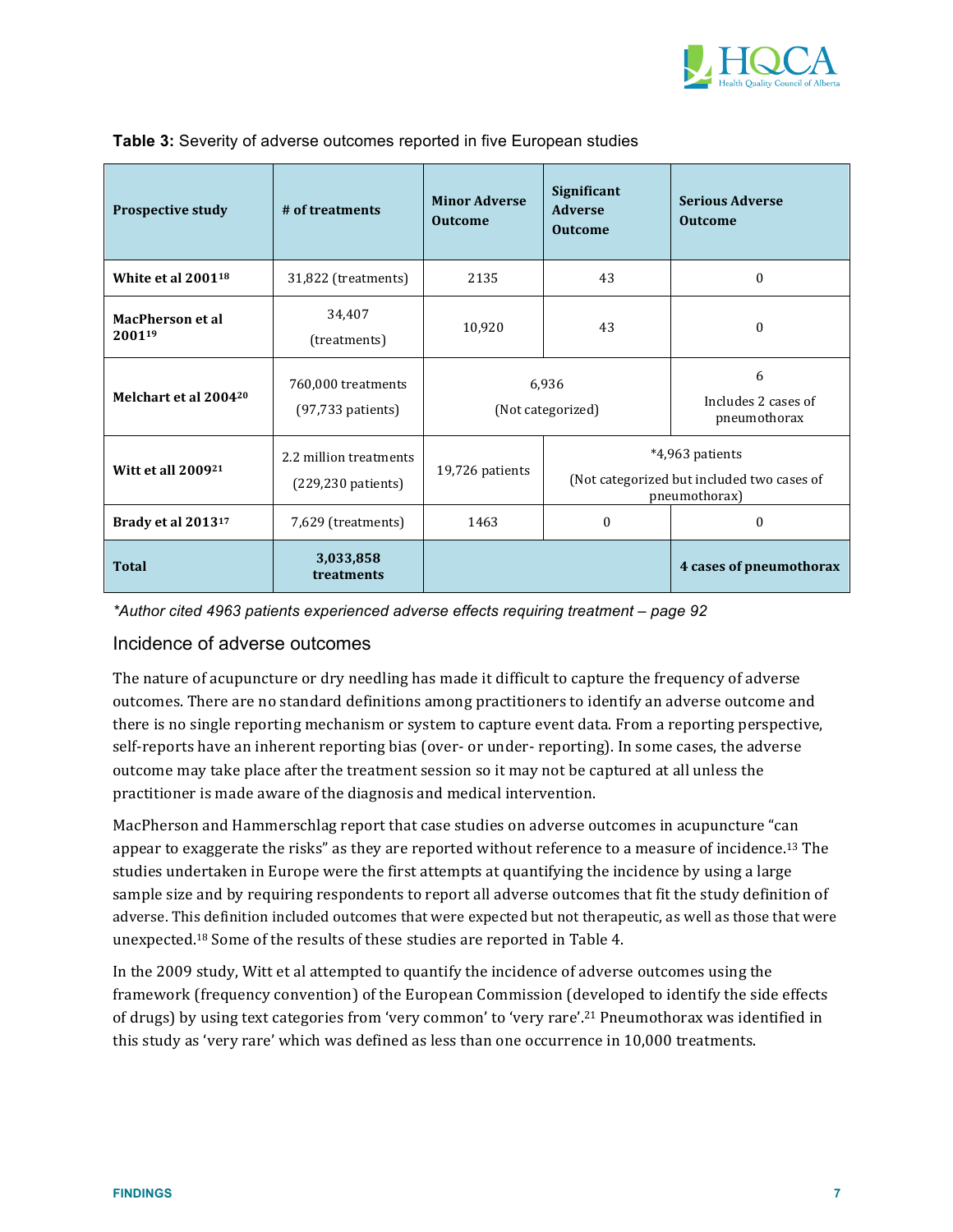

| Prospective<br>study                          | Serious adverse outcomes                                                                                                                                                                                                     | <b>Number of</b><br>serious<br>outcomes/total<br>number of<br>treatments | <b>Rate per 10,000</b><br>treatments | Frequency<br>(Using EU<br>Commission<br><b>Guidelines</b> ) |
|-----------------------------------------------|------------------------------------------------------------------------------------------------------------------------------------------------------------------------------------------------------------------------------|--------------------------------------------------------------------------|--------------------------------------|-------------------------------------------------------------|
| White et al<br>200118                         | None reported                                                                                                                                                                                                                | 0/31,822                                                                 | $\blacksquare$                       |                                                             |
| <b>MacPherson</b><br>et al 2001 <sup>19</sup> | None reported                                                                                                                                                                                                                | 0/34,407                                                                 | $\blacksquare$                       |                                                             |
| Melchart et al<br>200420                      | Pneumothorax (2)<br>$\blacksquare$                                                                                                                                                                                           | 6/760,000                                                                | Serious events =<br>.08              | Very rare                                                   |
|                                               | Exacerbation of depression (1)<br>$\blacksquare$<br>Acute hypertensive crisis (1)<br>$\blacksquare$<br>Vasovagal reaction (1)<br>$\blacksquare$<br>Acute asthma attack with angina<br>$\blacksquare$<br>and hypertension (1) |                                                                          | Pneumothorax<br>alone = $.03$        | Very rare                                                   |
| Witt et al<br>200921                          | 4963 patients reported an adverse<br>event requiring treatment but these<br>were not categorizxed as<br>'significant' or 'serious' events. Two<br>patients in this group experienced<br>pneumothorax.                        | 2/2,200,000<br>(only<br>pneumothorax<br>identified)                      | Pneumothorax<br>alone = $.001$       | Very rare                                                   |
| Brady et al<br>201317                         | None reported                                                                                                                                                                                                                | 0/7629                                                                   | $\overline{a}$                       |                                                             |
| <b>Total</b>                                  |                                                                                                                                                                                                                              | 4/3,033,858<br><b>Pneumothorax</b>                                       | .01                                  | Very rare                                                   |

## **Table 4**: Incidence of reported serious adverse outcomes in five European studies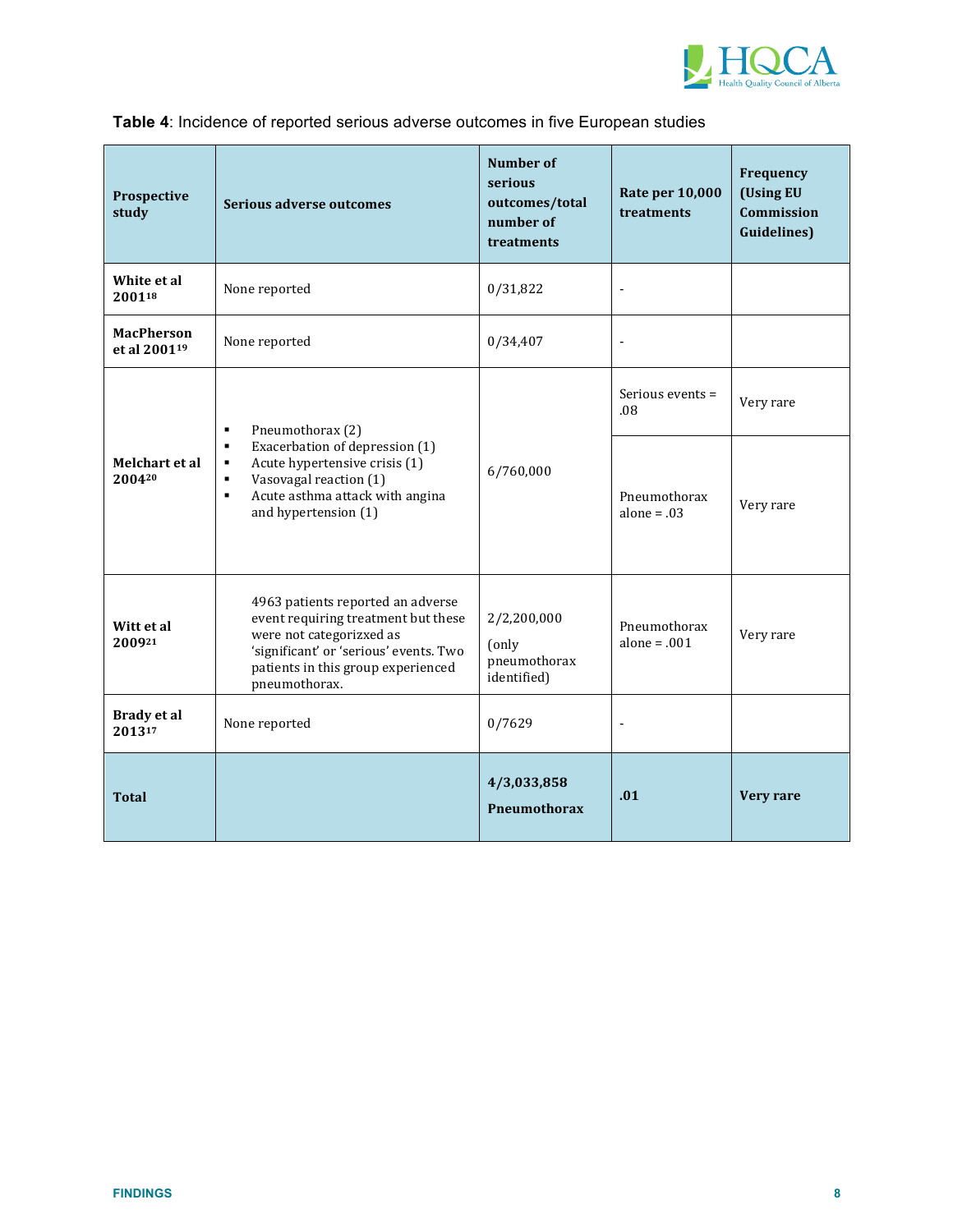

### Denominator for determining incidence

Focusing on pneumothorax specifically, the probability of a patient developing this condition is present only when needles are placed in the neck or thorax. For this reason, the incidence data reported in the literature would have increased validity if the study results considered only treatments where patients had needles inserted in the neck or thorax as a denominator, rather than counting all acupuncture treatments. By including treatments where the probability of pneumothorax is zero, because needles are not placed near the high-risk areas, the true incidence of this adverse outcome is distorted. This issue is reflected by Cummings in his comment: $1$ 

The most frequent of the serious traumatic adverse effects is pneumothorax, which is estimated (from prospective studies) to occur between 1:200,000 (White 2004) and 1:1,000,000 (Witt et al 2009) treatment sessions. The drawback with these estimates is that they include all acupuncture sessions, and not just those where there has been needling over the thorax.

## **Clinical presentation of pneumothorax**

Pneumothorax is the most common serious adverse outcome following dry needling. Commonly known as collapsed lung, pneumothorax is an abnormal collection of air in the space between the lung and the chest wall. In a small number of cases, the collection of air in this pleural space can increase to the point where the patient develops a *tension* pneumothorax as air continues to build in the pleural space and obstructs venous return to the heart. This is a life-threatening situation requiring immediate medical intervention.36

Individuals, including those without underlying lung disease, can experience pneumothorax spontaneously or as a result of direct trauma to the chest. Common causes are blunt trauma, such as that from a motor vehicle accident, or puncture of the lung from a rib fracture. A solid filament needle entering the lung tissue is also sufficient to cause a pneumothorax.

As a point of reference, pneumothorax is a known complication of bronchoscopy, a medical procedure that involves the insertion of a scope into the lungs to examine the airway for abnormalities. Patients are monitored closely for pneumothorax after the procedure, particularly when the procedure includes lung biopsy. This monitoring can include a chest x-ray or pleural ultrasound to identify a pneumothorax that may have developed. The British Thoracic Society's (BTS) guidelines for radiologically guided lung biopsy reports that "pneumothorax complicates up to 61% of all lung biopsies" and identifies that the risk of pneumothorax is related to the needle passing through the aerated  $\text{lung.}^{37}$  The guidelines also state that "delayed pneumothoraces have been reported more than 24 hours after biopsy, despite the absence of pneumothorax on chest radiographs taken four hours after biopsy".<sup>37</sup>

Clinical presentation of pneumothorax varies depending on the type of pneumothorax and the extent of air in the pleural space. Patients may describe immediate symptoms at the time the pneumothorax starts to develop, or the symptoms may be delayed, as is described in this excerpt: "Young and otherwise healthy patients can tolerate the main physiologic consequences of a decrease in vital capacity and partial pressure of oxygen fairly well, with minimal changes in vital signs and symptoms".<sup>36</sup> While shortness of breath is often thought of as the first or only symptom, other symptoms may include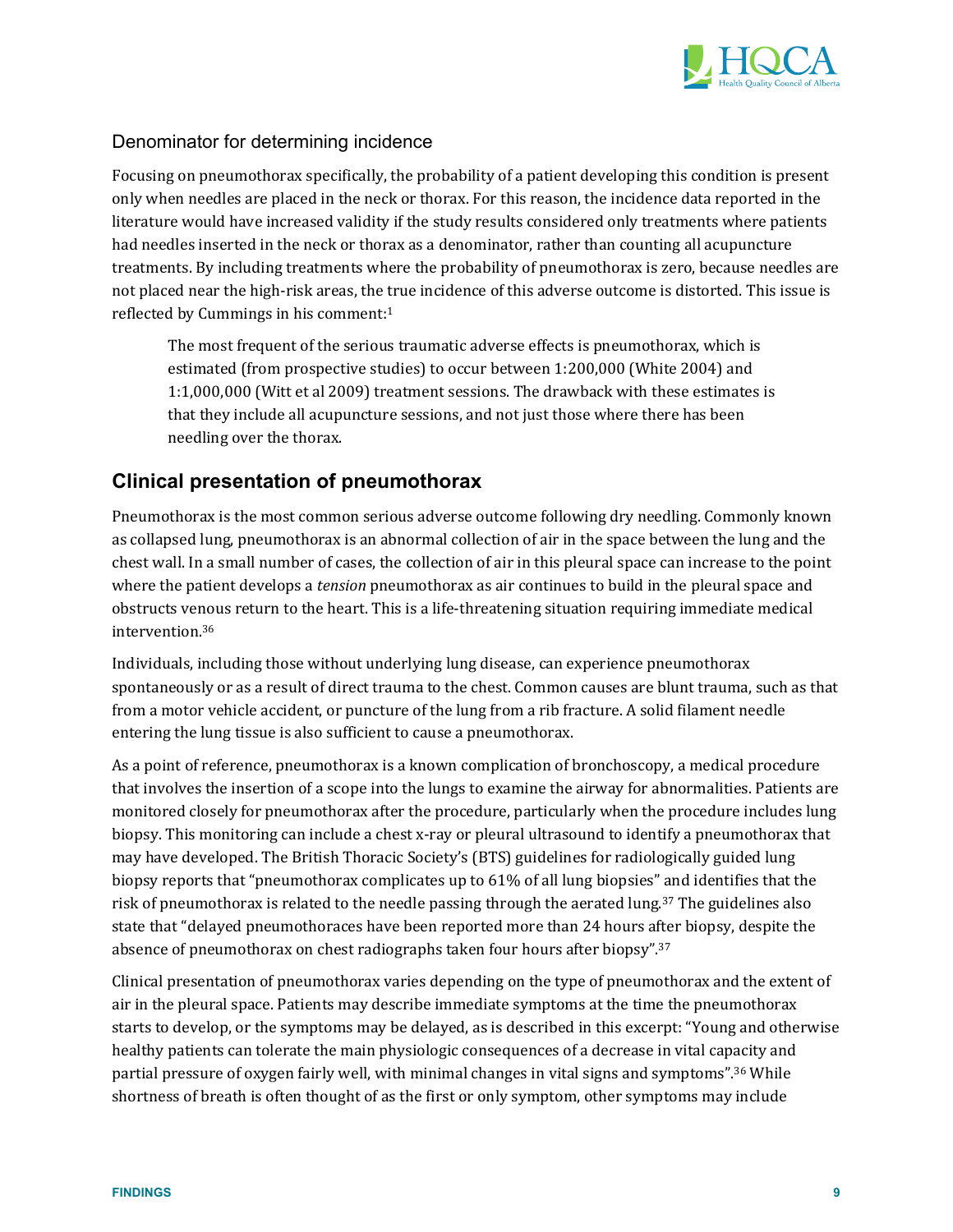

anxiety, cough and chest pain increasing with inspiration. The 2010 BTS guidelines state that the symptoms of chest pain and shortness of breath may be minimal or absent.<sup>38</sup>

Tension pneumothorax is characterized by more severe symptoms. "Signs and symptoms of tension pneumothorax are usually more impressive than those seen with a simple pneumothorax, and clinical interpretation of these is crucial for diagnosing and treating the condition. Tension pneumothorax is classically characterized by hypotension and hypoxia."36

#### Medical management of pneumothorax

If a pneumothorax is suspected, the patient requires urgent medical assessment. Confirmation by chest x-ray is often used to determine the extent of the pneumothorax and to provide a baseline for future monitoring. Medical management is determined by the clinical assessment and may range from conservative management and close monitoring as an outpatient to hospital admission with insertion of a chest tube to remove the air in the pleural space.

## **Clinical practice issues in dry needling related to pneumothorax**

### Knowledge of anatomy

Dry needling is an invasive procedure that penetrates the skin, therefore, it is critical that the practitioner has a thorough knowledge of surface anatomy, anatomical anomalies, and the underlying structures. Needling in the thorax has inherent risks specifically related to the proximity of the lungs. Peuker and Grönemeyer note that: "Pneumothorax chiefly occurs when the needles are placed in a parasternal or supraclavicular site; the latter without taking notice that the borders of the pleura and lung are situated well above the clavicles. Acupuncture to the paravertebral, infraclavicular and lateral thoracic regions may also cause pneumothorax."34

McCutcheon and Yelland describe anomalies associated with the thorax that would warrant caution when needling in this area: $15$ 

There are three areas in the thorax with congenital anomalies of relevance to acupuncture and dry needling regions. Congenital foraminae in the infraspinous fossa of the scapula with diameters up to 2–5 mm have been described in  $0.8-5.4\%$  of individuals. Such foramina have also been described in the supraspinous fossa. In  $5-8\%$ of individuals, a congenital foramina exists due to incomplete ossification and fusion of the sternal plates which most commonly occur at the level of the fourth intercostal plate. A congenital sternal foramen is usually not able to be palpated due to overlying muscle tendon fibres and connective tissue.

Peuker and Grönemeyer suggest adverse outcomes such as pneumothorax "may be reduced by increased awareness of normal anatomy and anatomical variations".<sup>34</sup> They also suggest that to mitigate this risk, effective training in anatomy be a priority for dry needling educators and regulators. Brady reinforces this perspective on anatomy knowledge: "The risk of pneumothorax is small if proper consideration of practical anatomy and application of needling techniques are employed. Consideration of pleural and lung anatomy is essential and clinicians should remain aware of anatomical landmarks".<sup>1</sup>

Practitioners and educators interviewed verified the inclusion of anatomy of the thorax and anatomical landmarking in dry needling courses. Some identified the value of using anatomy labs particularly to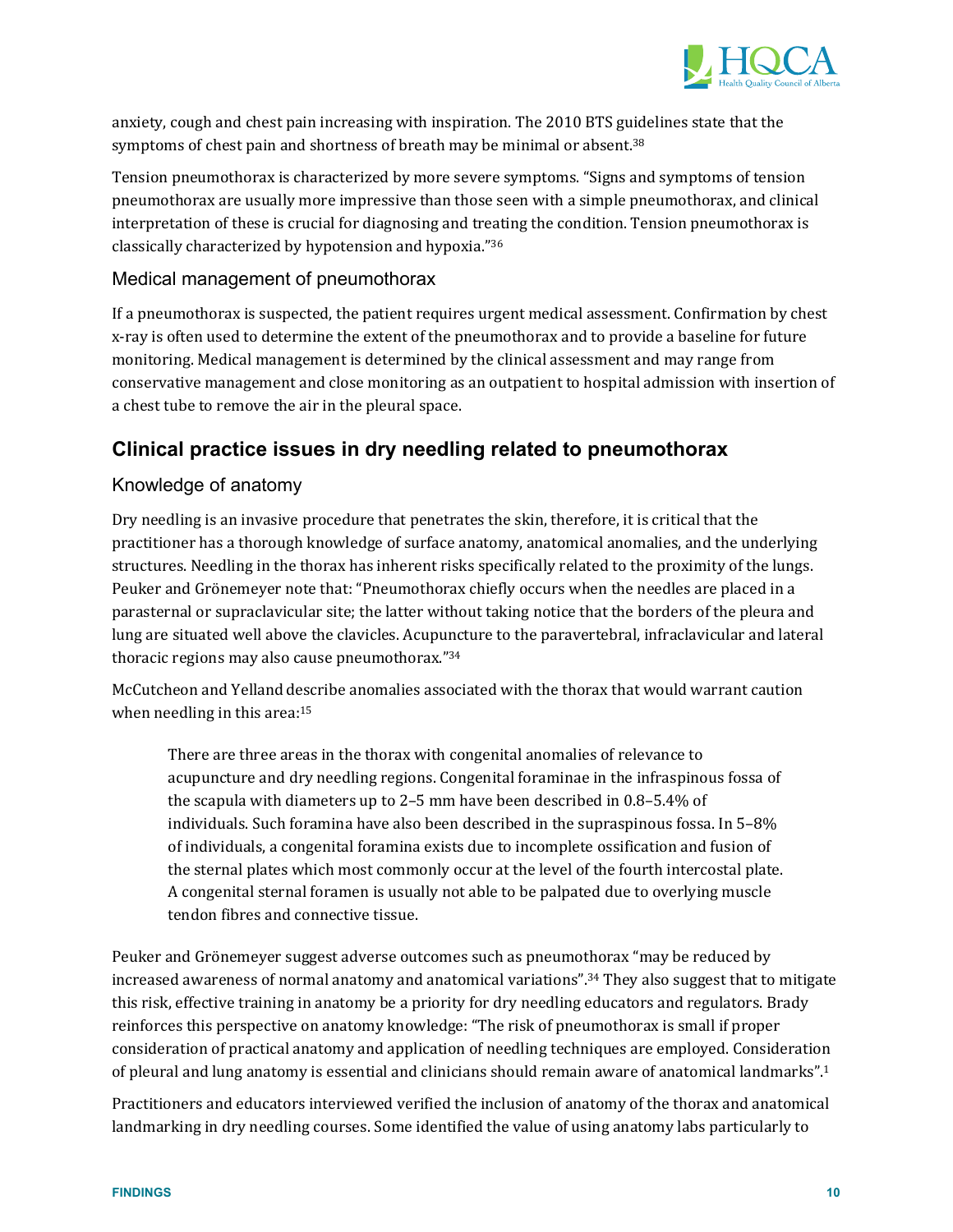

present high-risk areas and demonstrate the proximity of the needle to underlying structures. It was described as a "powerful way to get people to understand high-risk areas". Some commented that although the concept of risk and adverse outcomes is presented in education courses, students are not fully comprehending that information. One practitioner noted, "I didn't realize the gravity of the situation at the time I took the course."

### Needling technique

Both the literature and information gathered from interviews with needling experts presents a range of strategies to mitigate the risks of needling in the thorax. The following example is excerpted from the Irish Society of Chartered Physiotherapists dry needling guidelines: 39

Knowledge of pleural lung anatomy is essential for safe dry needling procedure when treating in the thoracic area [...]. Where appropriate, DN[dry needling] should be performed in such a manner as to needle away from the pleura/lung including the apex of the lung, intercostal space and infracostal area to avoid the risk of pleural penetration. Where able, a pincer grip should be utilised, for example, as in the case of the upper trapezius, or needling over bone to protect the lung as in the case of the scapula and ribs when appropriate. It is important to point out that scapula fenestration is possible, though rare, and Chartered Physiotherapists should be aware that anatomical variance can occur. Again the risk of a pneumothorax is very small (very rare) if proper needling techniques are employed.

The Australian Guidelines for Safe Acupuncture and Dry Needling Practice<sup>40</sup> include similar text to the Irish guidelines on the topic of needling techniques:

The following are useful points which are close to vulnerable structures and so require extra caution and specific training is required.

- **GB21** (trapezius), BL 11, LU 1 and any other point in the thorax due to the relative risk of pneumothorax. Needling in this region should be shallow and/or away from lung tissue and/or over bone or cartilage.
- Superiorly the lung field extends 2-3 cm above clavicular line, hence GB 21 being most frequent point associated with pneumothorax – (sufficient minimum training is required to needle this point).39

The 2013 textbook *Trigger Point Dry Needling, An Evidence and Clinical‐Based Approach* also describes specific needling techniques and precautions for needling each muscle in the trunk to prevent "penetration of the lung, creating a pneumothorax".<sup>1</sup> These and other references demonstrate common recognition of the risks of needling in the thorax and that viable strategies exist for the practitioner to mitigate these risks.

### **Identification and management of pneumothorax following needling**

#### Knowledge of signs and symptoms of pneumothorax

McCutcheon and Yelland describe that "a good working knowledge of the clinical features of pneumothorax is vital to ... health practitioners practicing acupuncture or dry needling in and around the thoracic region".<sup>15</sup> While practitioners and educators who were interviewed were very familiar with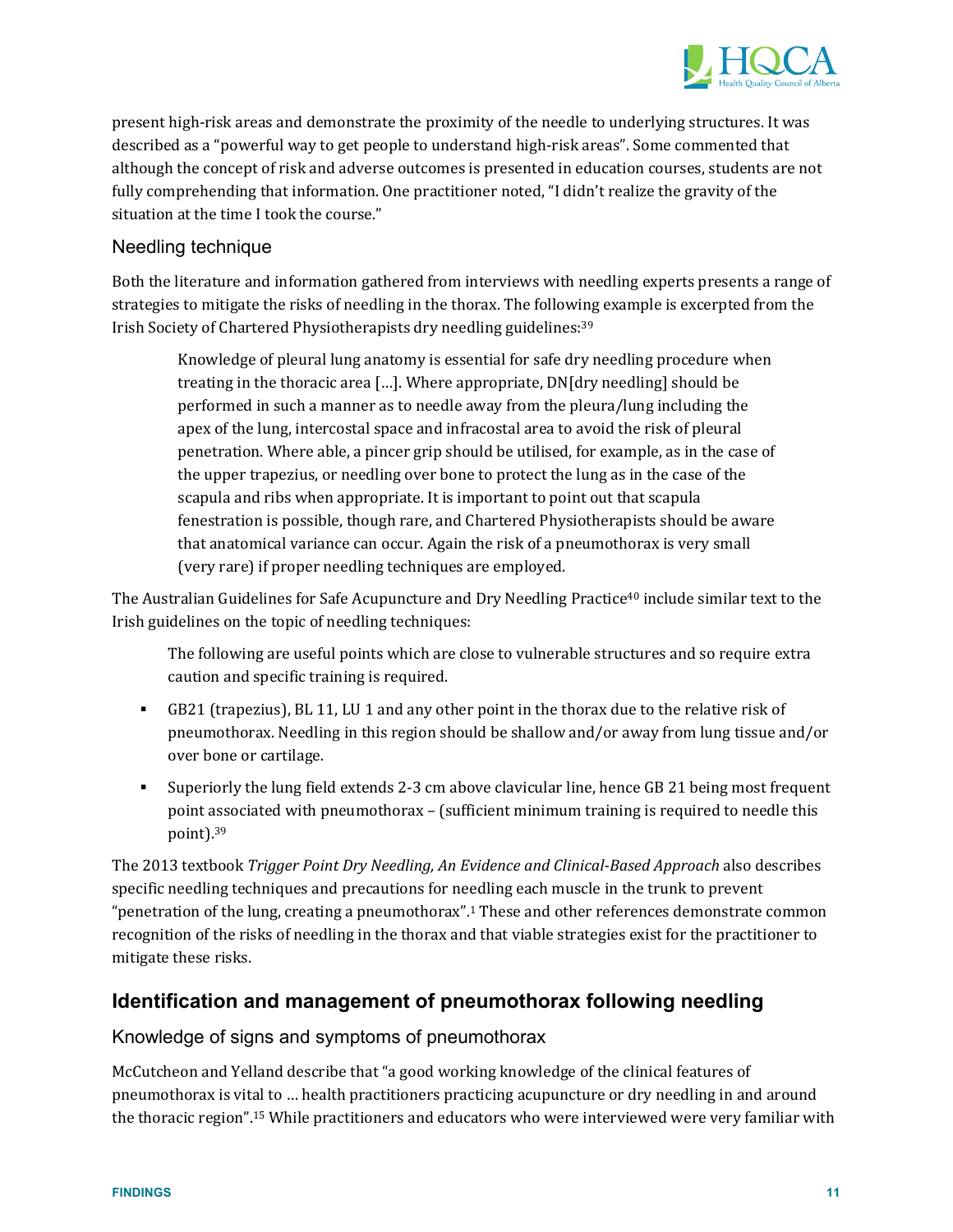

pneumothorax as an adverse outcome of dry needling, only a few could describe the signs and symptoms beyond shortness of breath. Similarly, only a few mentioned pain as a symptom or the concept of delayed onset of symptoms. One educator who had direct experience with this adverse outcome stated that there is an assumption that dry needling students know how to identify pneumothorax from their professional training, but this is often not the case. It was suggested that more emphasis is needed on recognizing the signs, symptoms, and variability in clinical presentation from that described in a textbook. Another educator felt that dry needling students are being taught the information but they "are not hearing it".

While pain has been reported in the European studies (Table 3) as an adverse outcome of dry needling, it was most often identified as minor; that is, transient symptoms that do not interfere with the patient's activities. On occasion, needling can temporarily aggravate the original pain or cause post-treatment soreness.<sup>1</sup> IMS particularly may cause pain related to the local twitch response (or muscle cramp) elicited by the needle inserted into the trigger point. Therefore, it is critical to be able to discern pain related to the needling procedure from pain associated with penetration of the pleura and possible pneumothorax. Pain associated with puncture of the pleura is described as intense, sharp, and radiating into the shoulder and neck and occasionally to the scapula. This is discussed in *Deep dry needling of the shoulder muscles* by C. Bron, J. Franssen and B. Beersma, who note: "insertion of the needle through the chest wall and into the lung can be more painful than dry needling". $41$ 

#### Management of adverse outcomes

All of the practitioners interviewed indicated that if a pneumothorax was suspected following needling, the patient would require medical assessment and possibly an x-ray. The timeframe identified to provide that intervention was variable, ranging from having the patient come back to the clinic for assessment by the practitioner, directing the patient to go the emergency department, to calling 911 for an ambulance and transfer to the emergency department. Among those practitioners who indicated they had instructed patients to call back to the clinic if they had concerns or experienced symptoms that had been described to them in the treatment session, the review team did not pursue the strategies that might be provided to the patient or the criteria used to select a particular strategy to manage the patient's symptoms.

#### Informed consent

Patients' informed consent to a treatment that has inherent risk is commonly considered an imperative to safe healthcare. When questioned as to how risks were presented in their informed consent process, practitoners who were interviewed presented a variety of responses. Some indicated that they only present adverse outcomes such as vaso-vagal responses, but not pneumothorax. Others stated they discuss all risks, including pneumothorax. One expert stated that the practitioner has to determine what is material for each patient, however this expert's practice mentions pneumothorax as a risk of dry needling to all patients. Several practitioners interviewed spoke of the balance involved in describing the risks of the treatment in the process of providing informed consent. While it was recognized that patients must be informed about those risks, it was acknowledged that individual judgment was often used in determining how those risks would be presented. They described a 'balance' between potentially frightening the patient in presenting the range of potential risks and providing assurance that the treatment would not cause harm. This same issue is described by White et al in their work to develop consensus about the information that should be presented to patients on risks of acupuncture.<sup>42</sup> While the article states that what is appropriate information is a matter of judgment, there is a balance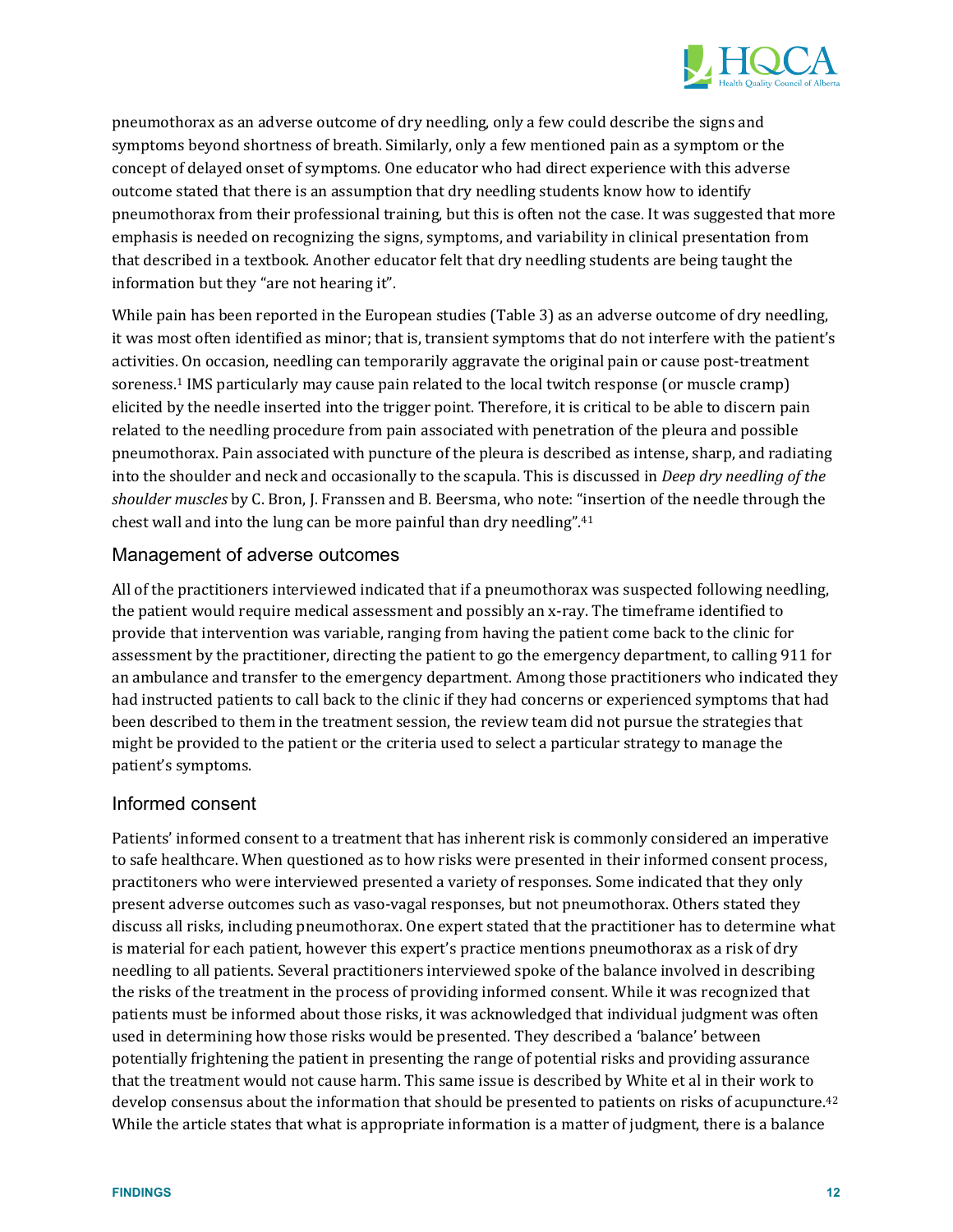

between developing a therapeutic relationship and ensuring that the ethical and legal requirements for informed consent are met.

### Education/training for dry needling

Dry needling courses for healthcare professionals are often of shorter duration than the training required for acupuncturists because these courses build on the formal training of each profession. Currently there are no national or international standards for dry needling education/training for healthcare professionals for any dry needling approach. In 2011, the Australian Physiotherapy Council commissioned the Acupuncture Accreditation Standards Project "to develop an accreditation standard to be used to assess whether a program of study, and the education provider that provides the program of study, provide persons who complete the program of study with the knowledge, skills and professional attributes to practice acupuncture".<sup>43</sup> The project concluded that "the level of training and education varied considerably" and that there was "minimal evidence of the efficacy of that training".<sup>43</sup> No similar work has been done in Canada although the Acupuncture Foundation of Canada Institute (AFCI), as of September 2013, increased their training requirements by introducing a new 200- hour core program.<sup>44</sup>

The most recent Irish Guidelines  $(2012)^{39}$  and the Australian Guidelines  $(2013)^{40}$  both cite, despite the lack of international standards, that the requirement for any training in dry needling is to develop competency required for safe practice. They do not identify minimum training hours or content.

Although specific education curricula were not reviewed, those interviewed identified that there is insufficient information about the probability of adverse outcomes in the current education programs. In their view, there appears to be more emphasis on the risk of infection, and the information specific to pneumothorax is focused on the prevention of pneumothorax with much less emphasis on recognizing the signs, symptoms, and management of the patient, should it occur.

## **Maintenance of authorization and continuing competence**

Under Alberta's HPA there is a mandatory requirement for healthcare professionals to participate in continuing competence activities identified by their profession.<sup>9</sup> Currently, for those who are authorized to practice dry needling, there is no specific continuing competency requirement related to dry needling.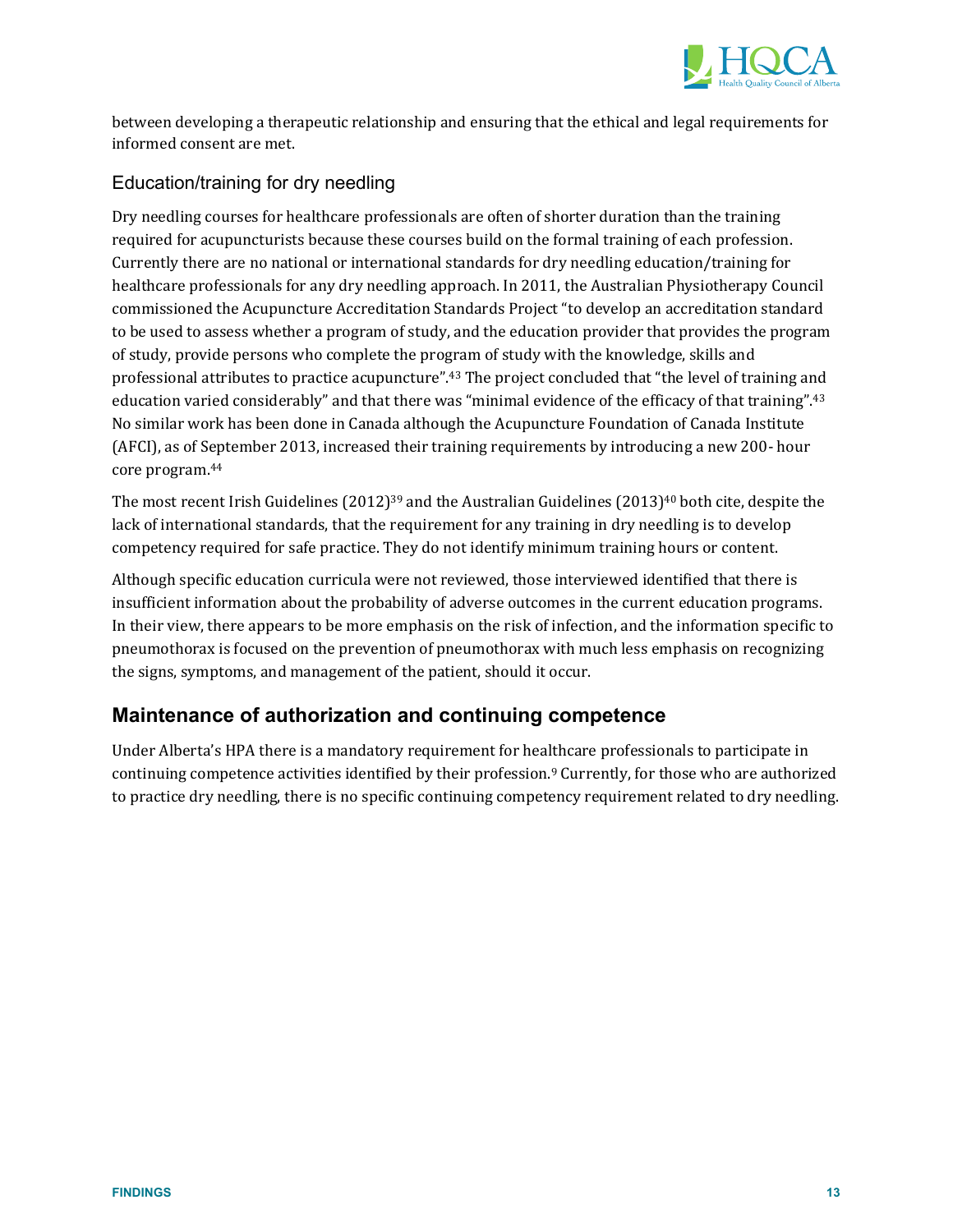

## **CONCLUSION**

This review identified four issues related to dry needling practice in Alberta, that if addressed, would contribute to the improvement of the quality and safety of dry needling.

### Information for patients

The information available to patients and the public about potential adverse outcomes of dry needling is highly variable. Examples were gathered of printed materials and online information about dry needling intended for patients and the public. The content of the information varied considerably, with some sources stating that dry needling is safe and virtually without complication, while other materials described a range of possible adverse outcomes, including pneumothorax. Practitioners interviewed also identified variability in the information provided to their patients.

Incomplete or biased information on the outcomes of dry needling limits the patient's ability to make a fully informed decision about treatment. Professional colleges should consider how they can best ensure that practitioners provide complete, unbiased and relevant information about dry needling to patients including the probability and severity of potential adverse outcomes.

### Continuing competence requirements for dry needling

Under the HPA, professional colleges must identify continuing competency requirements for the profession. While these requirements are in place for general practice, there are no specific requirements for members to demonstrate continuing competency in specific areas of practice such as dry needling.

Some regulatory colleges in other provinces have put additional steps in place to focus on continuing competency in dry needling. For example, the College of Physiotherapists of Manitoba stipulates that physiotherapists are to continue developing their knowledge and skill in dry needling through education courses and conferences as well as reviewing relevant literature.<sup>45</sup> Outside of dry needling practice, an example of a professional college that has adopted reporting requirements to ensure currency in an authorized skill is the Alberta College of Pharmacists. Pharmacists are required to declare activities they have undertaken to maintain both their clinical and technical competence for administering injections as part of their annual registration. Furthermore, "pharmacists who are unable to sign the professional declaration because they have not maintained the competence and proficiency or have not administered injections within the past three years must re-qualify for the authorization to administer drugs by injection by completing an accredited training program".<sup>46</sup> Professional colleges should consider specific requirements to maintain authorization for dry needling, including a process to assess a practitioner's ability to recognize and manage adverse outcomes associated with dry needling.

### Safety-related topics in dry needling education

Educators in dry needling who were interviewed noted that safety topics, such as adverse outcomes, were covered in their education courses. They stated that while pneumothorax was identified as an adverse outcome, limited emphasis was placed on identification and medical management of pneumothorax. Professional colleges such as the College of Physical Therapists of Alberta have a practice standard for restricted activities that requires practitioners to have "a plan in place to manage any critical or unexpected events including adverse events associated with restricted activities".<sup>47</sup> Professional colleges should consider expanding their criteria to assess dry needling education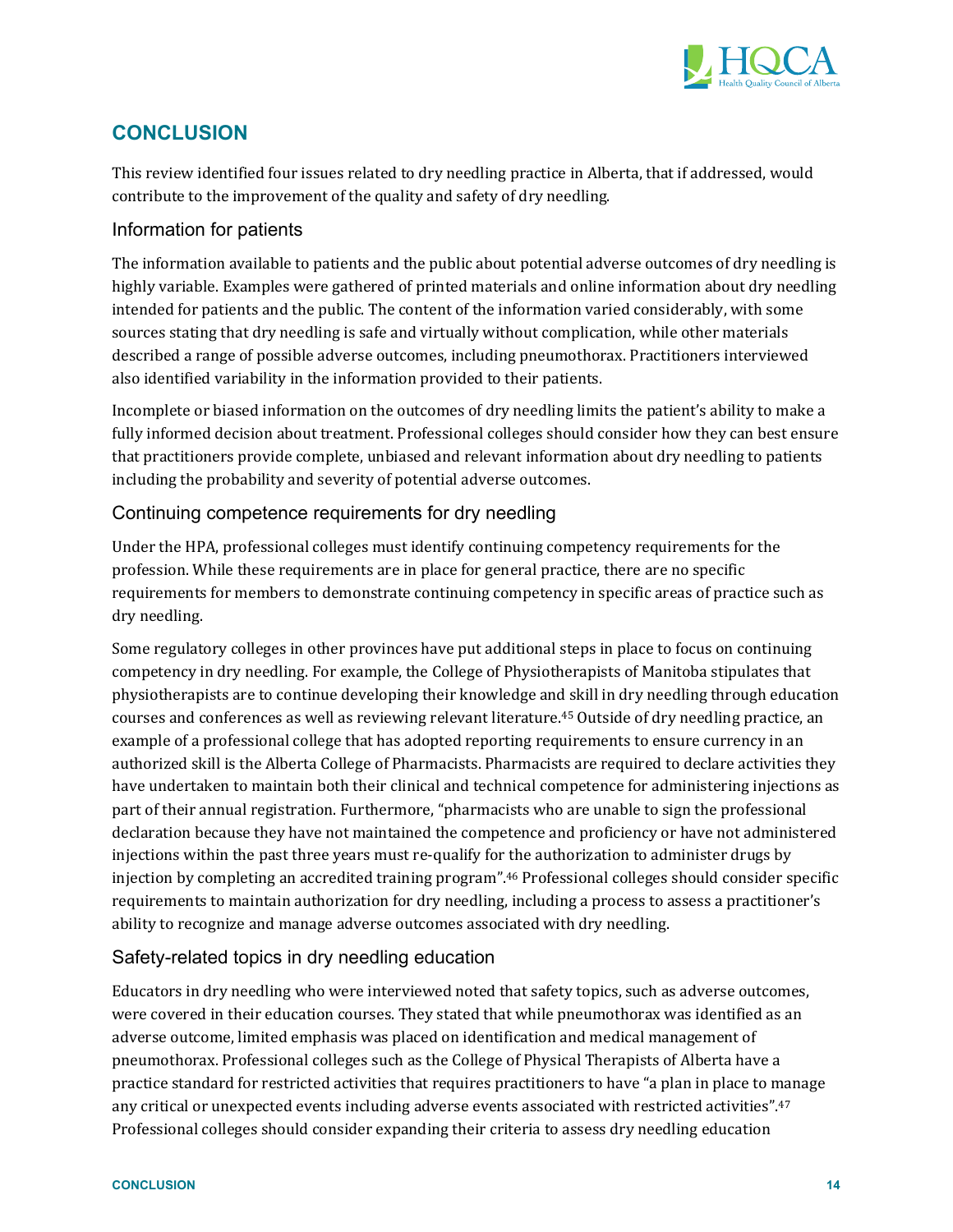

programs to include specific safety information, such as recognition and management of an adverse outcome and specifically those circumstances when the patient requires medical assessment.

### Reporting patient-related serious adverse outcomes

Standardized processes for healthcare professionals practicing dry needling should be in place to report patient-related serious adverse outcomes from dry needling. This would support better collection of data to enable colleges to update standards of practice and share this knowledge for the purpose of safety learning. Since there is currently no process to capture serious adverse outcomes from dry needling in Alberta, or elsewhere, there is an opportunity to develop such a process for the purpose of continuous learning and improvement and ultimately safer care for patients.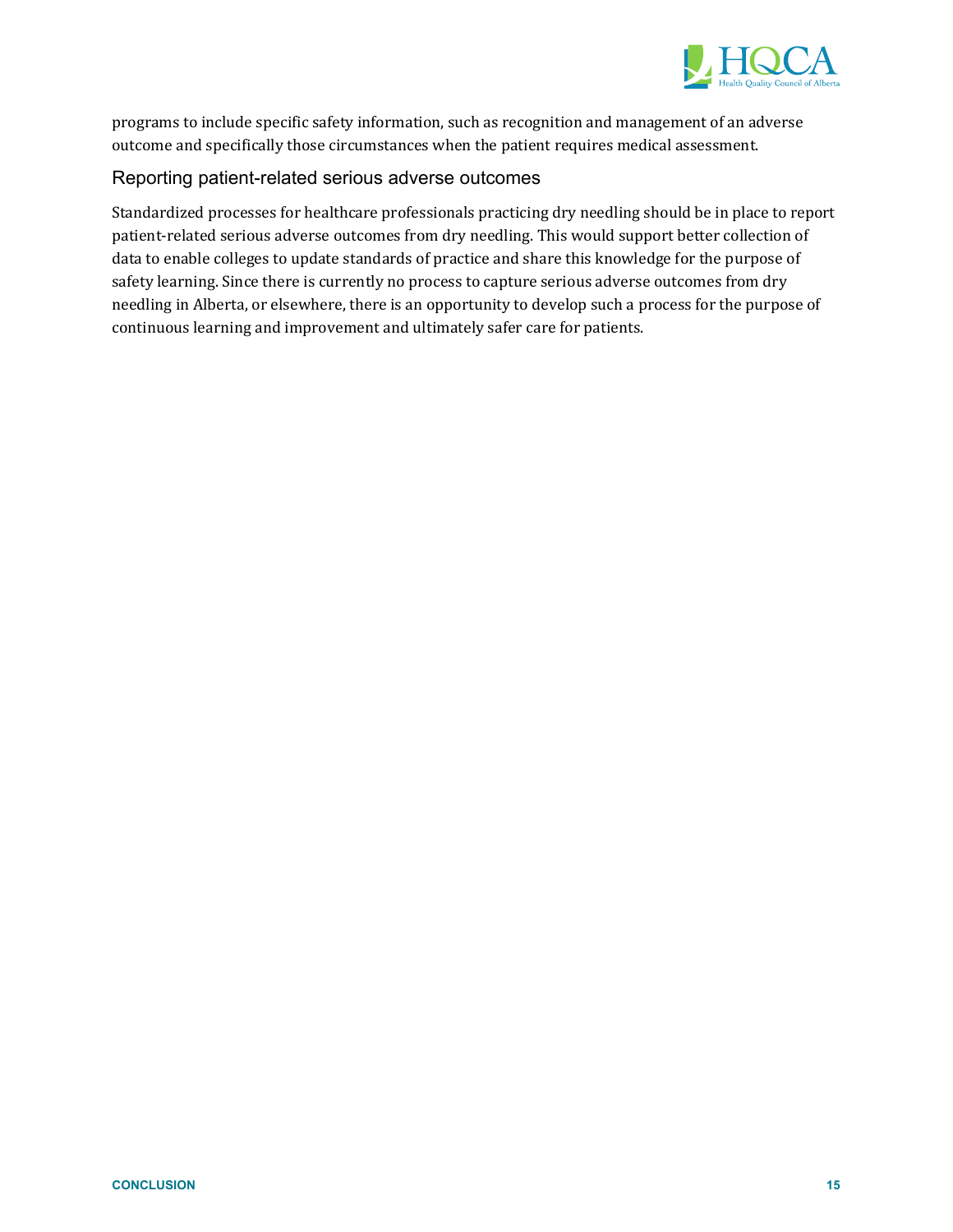

## **APPENDIX**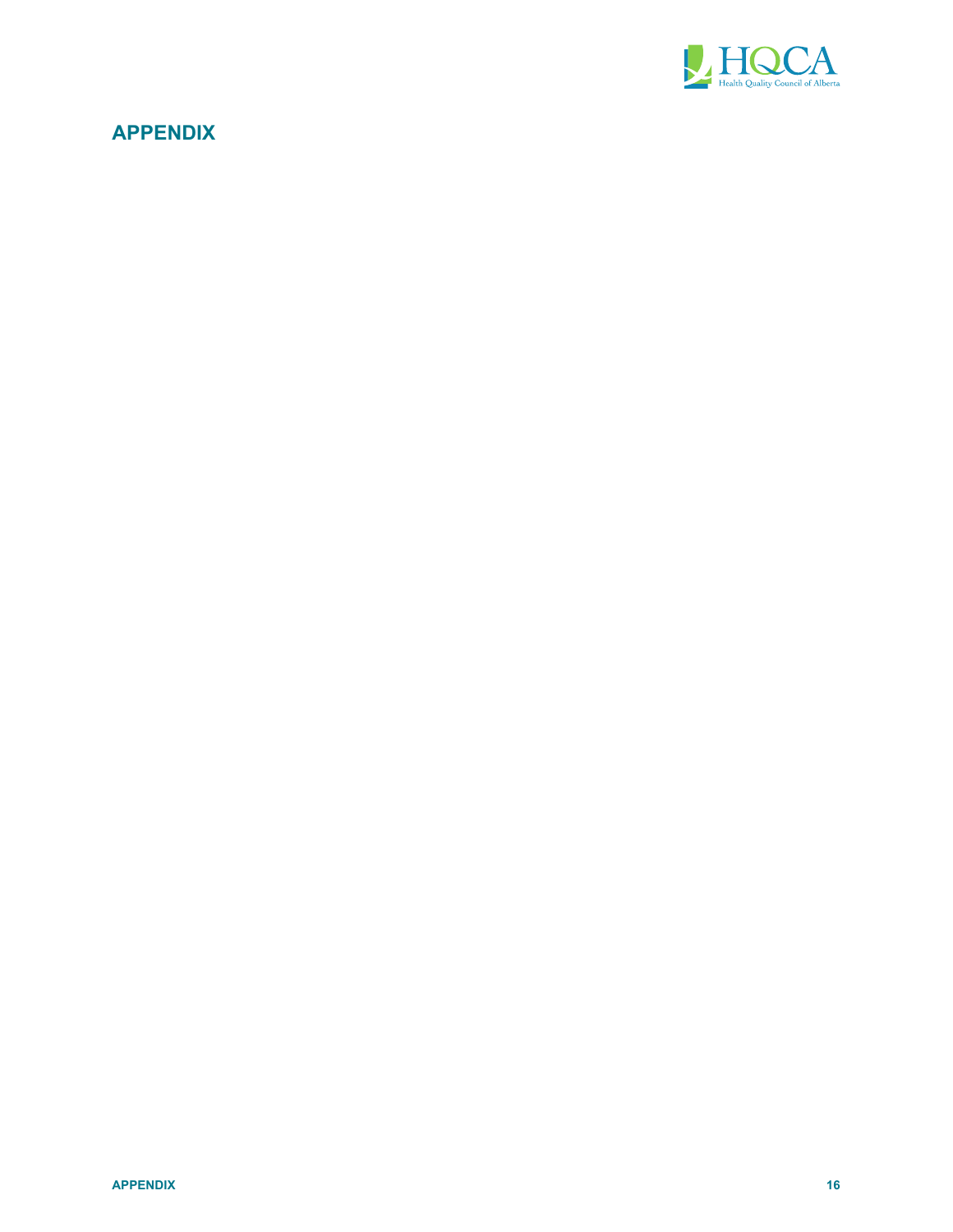

## **Appendix I: Presentation of pneumothorax**

### Irish Guidelines

Guidelines for Dry Needling Practice (2012), Irish Society of Chartered Physiotherapists (ISCP), Dublin, Ireland. $39(p\,30)$ 

#### *Pneumothorax*

When needling around the thoracic region patients should be warned of the rare possibility of a pneumothorax as has been outlined in the precautions section under anatomical considerations. The symptoms and signs of a pneumothorax may include:

- 1. Shortness of breath on exertion
- 2. Chest pain
- 3. Dry cough
- 4. Decreased breath sounds on auscultation

These symptoms may not occur until several hours after the treatment and patients need to be cautioned of this specially if they are going to be exposed to exercise and marked alterations in altitude such as flying or scuba diving. If a pneumothorax is suspected then the patient must be sent urgently to the nearest accident and emergency department  $(A+E)$ .

### Australian Guidelines

Guidelines for Safe Acupuncture and Dry Needling Practice (2013), Australian Society of Acupuncture Physiotherapists. $40(p\,18)$ 

#### *Pneumothorax*

When needling around the thoracic region patients should be warned of the rare possibility of a pneumothorax. Care should be taken when needling GB 21 (upper trapezius) and any other points over the thoracic region which could inadvertently create a pneumothorax. Where possible angle the needle away from the underlying lungs and/or needle over bone or cartilaginous tissue. Practitioners must have attended adequate training programs to needle in the thoracic region. The symptoms and signs of a pneumothorax may include shortness of breath on exertion, chest pain, dry cough, and decreased breath sounds on auscultation. Such symptoms will commonly occur when the patient is walking away from the clinic. These symptoms may not occur until several hours after the treatment and patients need to be cautioned of this especially if they are going to be exposed to marked alterations in altitude such as flying or scuba diving. If a pneumothorax is suspected then the patient must be sent urgently for an x-ray and medical management.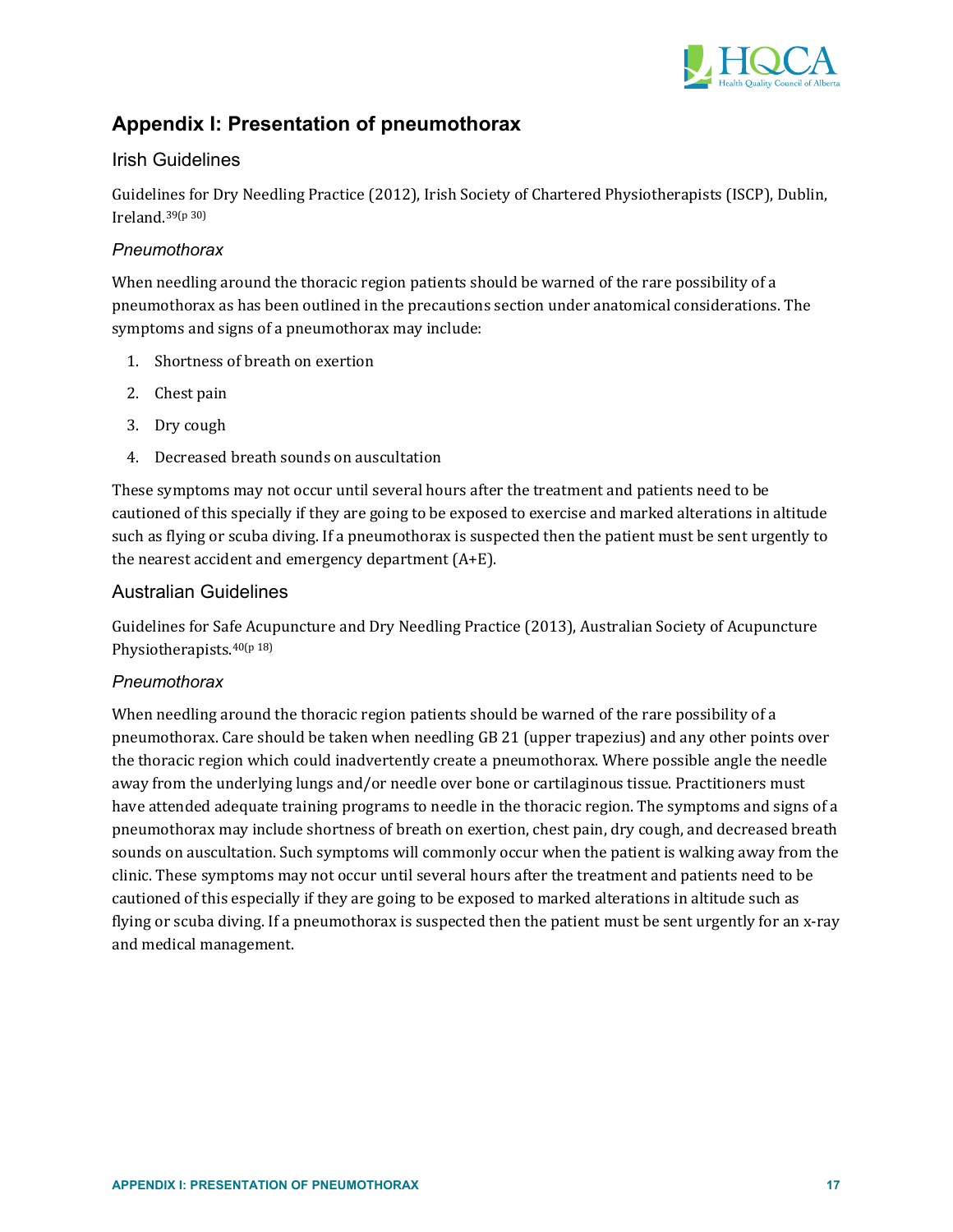

## **REFERENCES**

 

<sup>1</sup> Dommerholt J, Fernández-de-las-Peñas C., editors. Trigger Point Dry Needling An Evidence and Clinical-Based Approach. London, England: Churchill Livingstone Elsevier Ltd.; 2013.

<sup>2</sup> American Physical Therapy Association (APTA) Department of Practice and American Physical Therapy Association State Government Affairs. Physical Therapists and the Performance of Dry Needling – An Educational Resource Paper (US) American Physical Therapy Association [Internet]. 2012 Jan. Available from: http://www.apta.org/stateissues/dryneedling/

<sup>3</sup> Baldry P. Superficial versus Deep Dry Needling. Acupunct Med. 2002 Aug;20(2-3):78-81.

<sup>4</sup> American Physical Therapy Association (APTA). Description of Dry Needling in Clinical Practice: An Educational Resource Paper [Internet]. 2013 Feb. Available from: http://www.aaompt.org/documents/dryneedlinginptclinicalpracticeeducationalresourcepaper.pdf

<sup>5</sup> Acupuncture Foundation of Canada Institute (AFCI). What is Acupuncture? [Internet]. 2008 Available from: http://www.afcinstitute.com/aboutacupuncture/whatisacupuncture/tabid/73/Default.aspx

<sup>6</sup> McMaster University. Medical Acupuncture Program An Evidence-Based Approach. McMaster University [Internet]. 2013. Available from: http://www.acupunctureprogram.com/

<sup>7</sup> White A, Editorial Board of Acupuncture in Medicine. Western medical acupuncture: a definition. Acupunct Med. 2009 Mar;27(1):33‐5. 

<sup>8</sup> American Board of Medical Acupuncture. Definition of medical acupuncture [Internet]. Available from: http://www.dabma.org/

9 Province of Alberta. Health Professions Act Revised Statues of Alberta 2000 Chapter H-7[Internet]. Edmonton, Alberta, Canada: Alberta Queen's Printer; 1999 May [updated 2013 Jun 12]. Available from: http://www.qp.alberta.ca/1266.cfm?page=h07.cfm&leg\_type=Acts&isbncln=9780779738083

<sup>10</sup> Province of Alberta. Health Disciplines Act Revised Statutes of Albert 2000 Chapter H-2 [Internet]. Edmonton, Alberta, Canada: Alberta Queen's Printer; [updated 2013 Jun 12]. Available from: http://www.qp.alberta.ca/documents/Acts/h02.pdf

<sup>11</sup> White A. The safety of acupuncture – evidence from the UK. Acupunct Med 2006;24:53-7.

 $12$  Vincent C. Acupuncture is safe in the hands of competent practitioners. BMJ 2001;323:467.

<sup>13</sup> MacPherson H, Hammerschlag R. Acupuncture and the emerging evidence base: contrived controversy and rational debate. J Acupunct Meridian Stud. 2012 Aug;5(4):141-7.

<sup>14</sup> Braverman SE. Medical acupuncture review: safety, efficacy, and treatment practices. Medical Acupuncture. 2004;15(3):12‐6. 

15 McCutcheon L, Yelland M. Iatrogenic pneumothorax: safety concerns when using acupuncture or dry needling in the thoracic region. Physical Therapy Reviews.  $2011$  Apr;  $16(2)$ :126-132.

<sup>16</sup> World Health Organization. Guidelines on Basic Training and Safety in Acupuncture Section II: Safety in Acupuncture [Internet]. Available from:

http://whqlibdoc.who.int/hq/1999/WHO\_EDM\_TRM\_99.1.pdf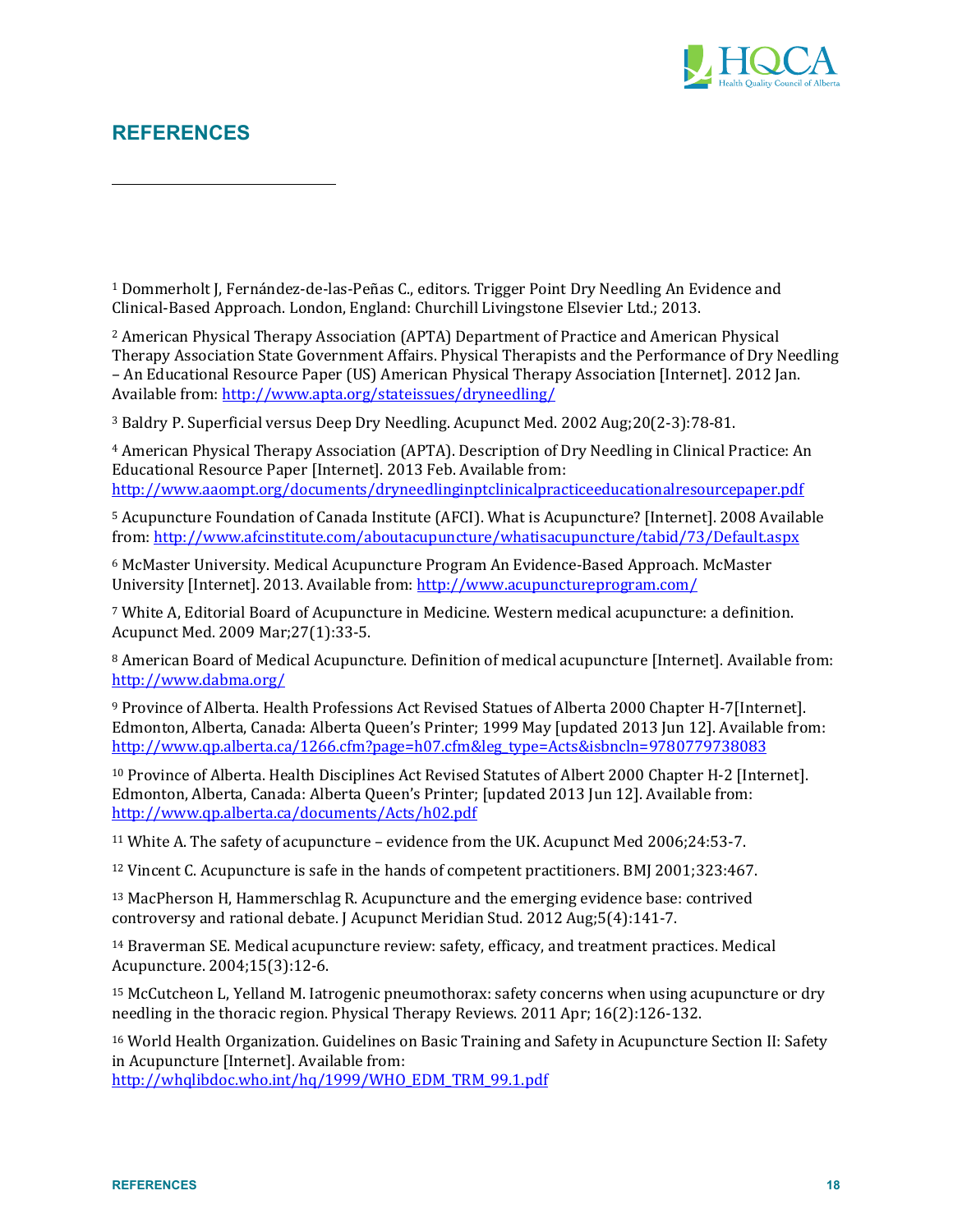

<sup>17</sup> Brady S, McEvoy J, Dommerholt J, Doody C. Adverse events following trigger point dry needling: a prospective survey of chartered physiotherapists [Internet]. J Man Manip Ther. Maney Publishing; 2013 Sep 6. Available from: http://www.ingentaconnect.com/content/maney/jmt/pre-prints/contentmaney\_jmt\_182

 

<sup>18</sup> White A, Hayhoe S, Hart A, Ernst E; British Medical Acupuncture Society and Acupuncture Association of Chartered Physiotherapists. Survey of adverse events following acupuncture (SAFA): a prospective study of 32,000 consultations. Acupunct Med. 2001 Dec:19(2):84-92.

<sup>19</sup> MacPherson H, Thomas K, Walters S, Fitter M.. The York acupuncture safety study: prospective survey of 34 000 treatments by traditional acupuncturists. BMJ. 2001 Sep 1;323(7311):486-7.

<sup>20</sup> Melchart D, Weidenhammer W, Streng A, Reitmayr S, Hoppe A, Ernst E, Linde K. Prospective investigation of adverse effects of acupuncture in 97 733 patients. Arch Intern Med. 2004 Jan 12;164(1):104‐5. 

<sup>21</sup> Witt CM, Pach D, Brinkhaus B, Wruck K, Tag B, Mank S, Willich SN. Safety of Acupuncture: Results of a Prospective Observational Study with 229,230 Patients and Introduction of a Medical Information and Consent Form. Forsch Komplementmed. 2009 Apr;16(2):91-7.

<sup>22</sup> Chauffe RJ, Duskin AL. Pneumothorax Secondary to Acupuncture Therapy. South Med J. 2006 Nov; 99(11):1297‐99. 

<sup>23</sup> Peuker E. Case report of tension pneumothorax related to acupuncture. Acupunct Med 2004 Mar; 22(1): 40-3.

 $24$  Juss JK, Speed CA, Warrington J, Mahadeva R. Acupuncture induced pneumothorax - a case report. Acupunct Med. 2008 Sep;26(3):193‐6. 

 $25$  Tagami R, Moriya T, Kinoshita K, Tanjoh K. Bilateral tension pneumothorax related to acupuncture. Acupunct Med. 2013 Jun;31(2):242-4.

 $26$  Kennedy B, Beckert L. A case of acupuncture-induced pneumothorax. N Z Med J. 2010 Aug 13;123(1320):88‐90. 

<sup>27</sup> Stenger M, Bauer NE, Licht PB. Is pneumothorax after acupuncture so uncommon? J Thorac Dis. 2013 Aug;5(4):EI44‐6. 

 $^{28}$  Su JW, Lim CH, Chua YL. Bilateral pneumothoraces as a complication of acupuncture. Singapore Med J. 2007 Jan;48(1):e32-3.

 $29$  NHS Signal. Risk of Harm from Acupuncture Treatment Including Pneumothorax. [Internet]. England: NHS England; 2011 Sept 29. Reference No.:1324. Available from: http://www.nrls.npsa.nhs.uk/resources/?Entryid45=132828&q=0%c2%acacupuncture%c2%ac

<sup>30</sup> National Patient Safety Agency (NHS) National Framework for Reporting and Learning from Serious Incidents Requiring Investigation. (Internet). March 2010. Available from: http://www.nrls.npsa.nhs.uk/resources/?entryid45=75173

31 Royal College of Physicians and Surgeons of Canada. The Canadian Patient Safety Dictionary. [Internet]. 2003 Oct. Available from:

http://www.royalcollege.ca/portal/page/portal/rc/common/documents/publications/patient\_safety\_d ictionary\_e.pdf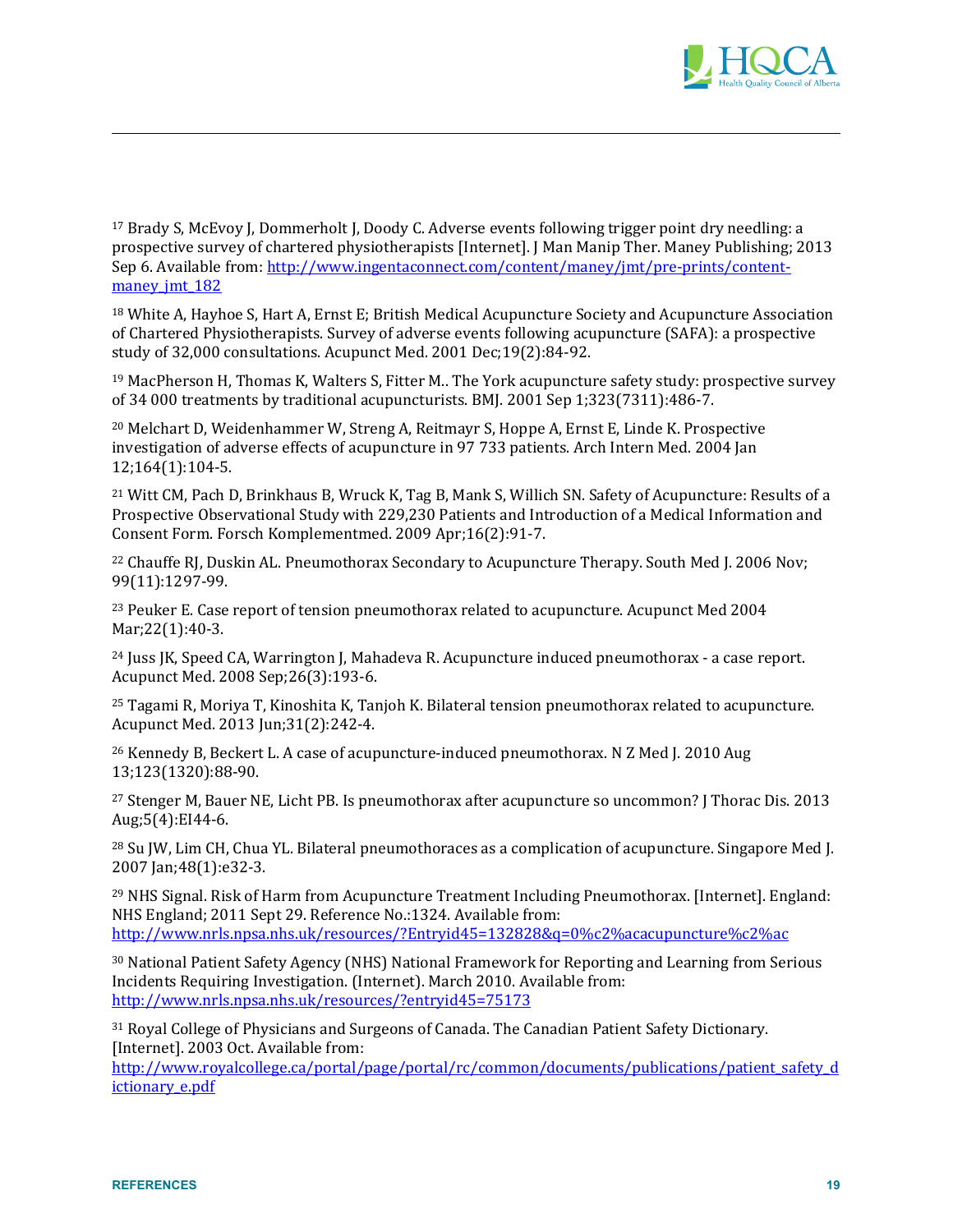

<sup>32</sup> World Health Organization. More than Words Conceptual Framework for the International Classification for Patient Safety Version 1.1 Final Technical Report. [Internet]. 2009 Jan. Available from: http://www.who.int/patientsafety/taxonomy/icps full report.pdf

<sup>33</sup> McDowell JM, Johnson G, Hale L. Measuring practitioner opinion on adverse reactions to acupuncture. AJACM;2011 Dec;6(2):28-35.

<sup>34</sup> Peuker E, Grönemeyer D. Rare but serious complications of acupuncture: traumatic lesions. Acupunct Med 2001 Dec; 19(2): 103-8.

<sup>35</sup> White A, Cummings M, Filshie J. An Introduction to Western Medical Acupuncture. London, England: Churchill Livingston Elsevier; 2008.

<sup>36</sup> Daley BJ. Pneumothorax Clinical Presentation [Internet]. [Updated 2013 Jun 18]. Available from: http://emedicine.medscape.com/article/424547-clinical

<sup>37</sup> Manhire A, Charig M, Clelland C, Gleeson F, Miller R, Moss H, Pointon K, Richardson C, Sawicka E. Guidelines for radiologically guided lung biopsy. Thorax 2003;58:920-936.

<sup>38</sup> MacDuff A, Arnold A, Harvey J on behalf of the BTS Pleural Disease Guideline Group. Management of spontaneous pneumothorax: British Thoracic Society pleural disease guideline 2010. Thorax 2010;65(2):ii18-ii31.

<sup>39</sup> Irish Society of Chartered Physiotherapists (ISCP). Guidelines for Dry Needling Practice. Dublin. Ireland: Irish Society of Chartered Physiotherapists (ISCP); 2012. Accessed directly from ISCP office.

<sup>40</sup> Australian Society of Acupuncture Physiotherapists. Guidelines for Safe Acupuncture and Dry Needling Practice [Internet]. Australia; Australian Society of Acupuncture Physiotherapists; 2013 Apr. Available from: http://www.dryneedling.com.au/wpcontent/uploads/2013/08/ASAP\_Guidelines\_2013.pdf

<sup>41</sup> Bron C, Franssen JLM, Beersma BTM. Deep dry needling of the shoulder muscles. In: Dommerholt J, Fernández-de-las-Peñas C., editors. Trigger Point Dry Needling An Evidenced and Clinical-Based Approach, London, England: Churchill Livingstone Elsevier Ltd.: 2013.

<sup>42</sup> White A, Cummings M, Hopwood V, MacPherson H. Informed consent for acupuncture - an information leaflet developed by consensus. Acupunct Med. 2001 Dec;19(2):123-9.

43 Gibson K, Australian Physiotherapy Council. Acupuncture Accreditation Standards Project - Review of Existing Standards and Processes Australian Physiotherapy Council [Internet] 2011 July 20. Available from:

http://www.google.ca/url?sa=t&rct=j&q=&esrc=s&frm=1&source=web&cd=1&ved=0CCsQFjAA&url=ht tp%3A%2F%2Fwww.ahpra.gov.au%2Fdocuments%2Fdefault.aspx%3Frecord%3DWD11%252F6147 %26dbid%3DAP%26chksum%3D0gciHOHU0Z7ZIW0it8BsXg%253D%253D&ei=zoxtUs JMYyUjALpvo H4BA&usg=AFQjCNH6VdShgtdoDJ\_P-

2iL2T cWUFA6g&sig2=VyqlzFklUx35wjUDAEFonA&bvm=bv.55123115,d.cGE

<sup>44</sup> Acupuncture Foundation of Canada Institute (AFCI). Welcome to AFCI [Internet]. 2008 Available from: http://www.afcinstitute.com/Home/tabid/36/Default.aspx

<sup>45</sup> The College of Physiotherapists of Manitoba. Practice Statement Number 4.6. Topic: Acupuncture and Intramuscular Dry Needle Therapy [internet]. 2006 [updated: 1997, 2000. Replaced: 2006]. Available from: http://www.manitobaphysio.com/wp-content/uploads/4.6-Acupuncture-and-Intra-Muscular-Dry-Needle-Therapy.pdf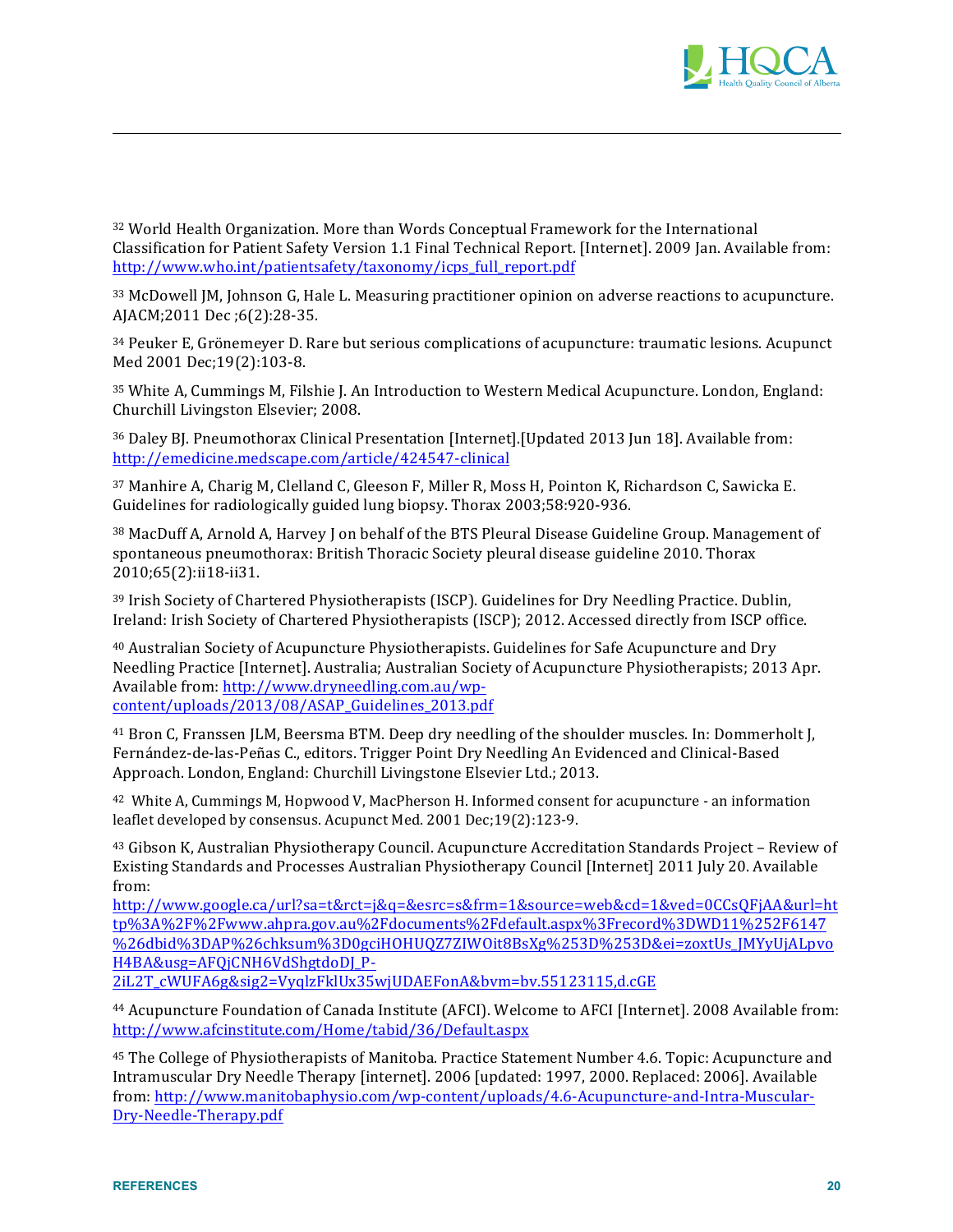

46 Alberta College of Pharmacists. Administering Drugs by Injection [Internet]. 2012. Available from: https://pharmacists.ab.ca/npharmacistresources/Injecting.aspx

!!!!!!!!!!!!!!!!!!!!!!!!!!!!!!!!!!!!!!!!!!!!!!!!!!!!!!!!!!!!!!!!!!!!!!!!!!!!!!!!!!!!!!!!!!!!!!!!!!!!!!!!!!!!!!!!!!!!!!!!!!!!!!!!!!!!!!!!!!!!!!!!!!!!!!!!!!!!!!!!!!!!!!!!!!!!!!!!!!!!!!!!!!!!!!!!!!!!!!!!!!!!!!!

47 Physiotherapy Alberta College and Association. Performance of Restriced Activities[internet]. 2012 July. Available from:

http://www.physiotherapyalberta.ca/files/practice\_standard\_performance\_of\_restricted\_activities.pdf